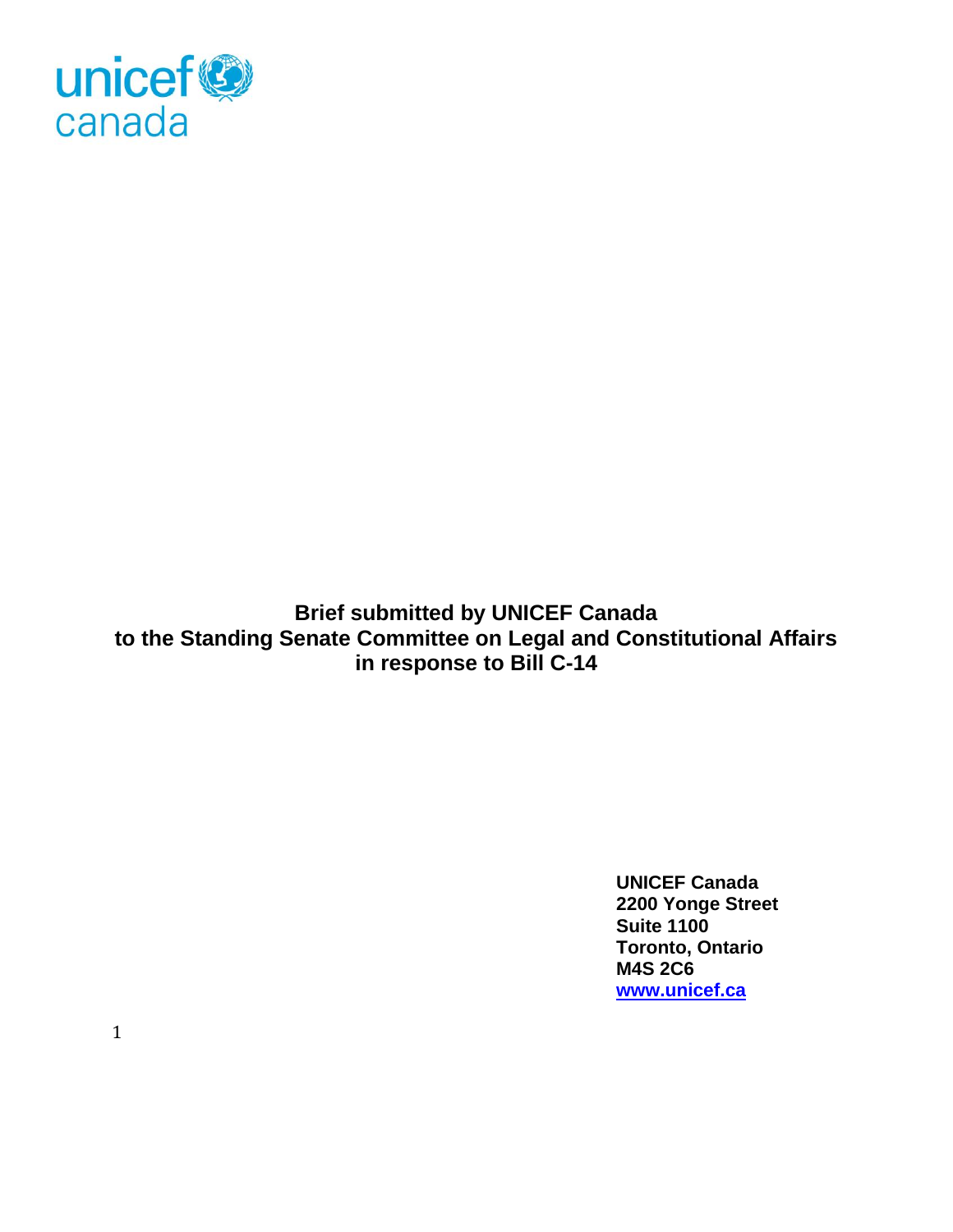

# **Brief submitted by UNICEF Canada to the Standing Senate Committee on Legal and Constitutional Affairs**

# **11 May 2016**

# **INTRODUCTION**

This brief is being submitted by UNICEF Canada to the Standing Senate Committee on Legal and Constitutional Affairs in response to Bill C-14, *An Act to amend the Criminal Code and to make related amendments to other Acts (medical assistance in dying)*.

UNICEF Canada commends the work of the Special Joint Committee on Physician-Assisted Suicide, as well as the Provincial-Territorial Expert Advisory Group on Physician-Assisted Dying. The matters under review are complex and multi-layered, requiring much careful consideration and a measured approach, particularly when considering the potential application of new medical assistance in dying legislation to children.

UNICEF Canada is, among other things, advancing a child rights-based framework, having regard to relevant articles in the United Nations Convention on the Rights of the Child (CRC) and commentary provided by the United Nations Committee on the Rights of the Child (CRC Committee), given parliamentary and government duties to legislate in a manner consistent with the CRC.

## **ABOUT UNICEF**

The United Nations Children's Fund (UNICEF) works in 190 countries through country programs and National Committees. UNICEF is mandated by the United Nations General Assembly to advocate for the protection of children's rights, to help meet their basic needs and to expand their opportunities to reach their full potential. UNICEF is guided by the United Nations Convention on the Rights of the Child and strives to establish children's rights as enduring ethical principles and international standards of behaviour towards children.

UNICEF is the world's leading child-focused humanitarian and development agency. Through innovative programs and advocacy work, we save children's lives and secure their rights in virtually every country. Our global reach, unparalleled influence on policymakers, and diverse partnerships make us an instrumental force in shaping a world in which no child dies of a preventable cause. UNICEF is entirely supported by voluntary donations and helps all children, regardless of race, religion or politics. The only organization named in the United Nations Convention on the Rights of the Child as a source of expertise for governments, UNICEF has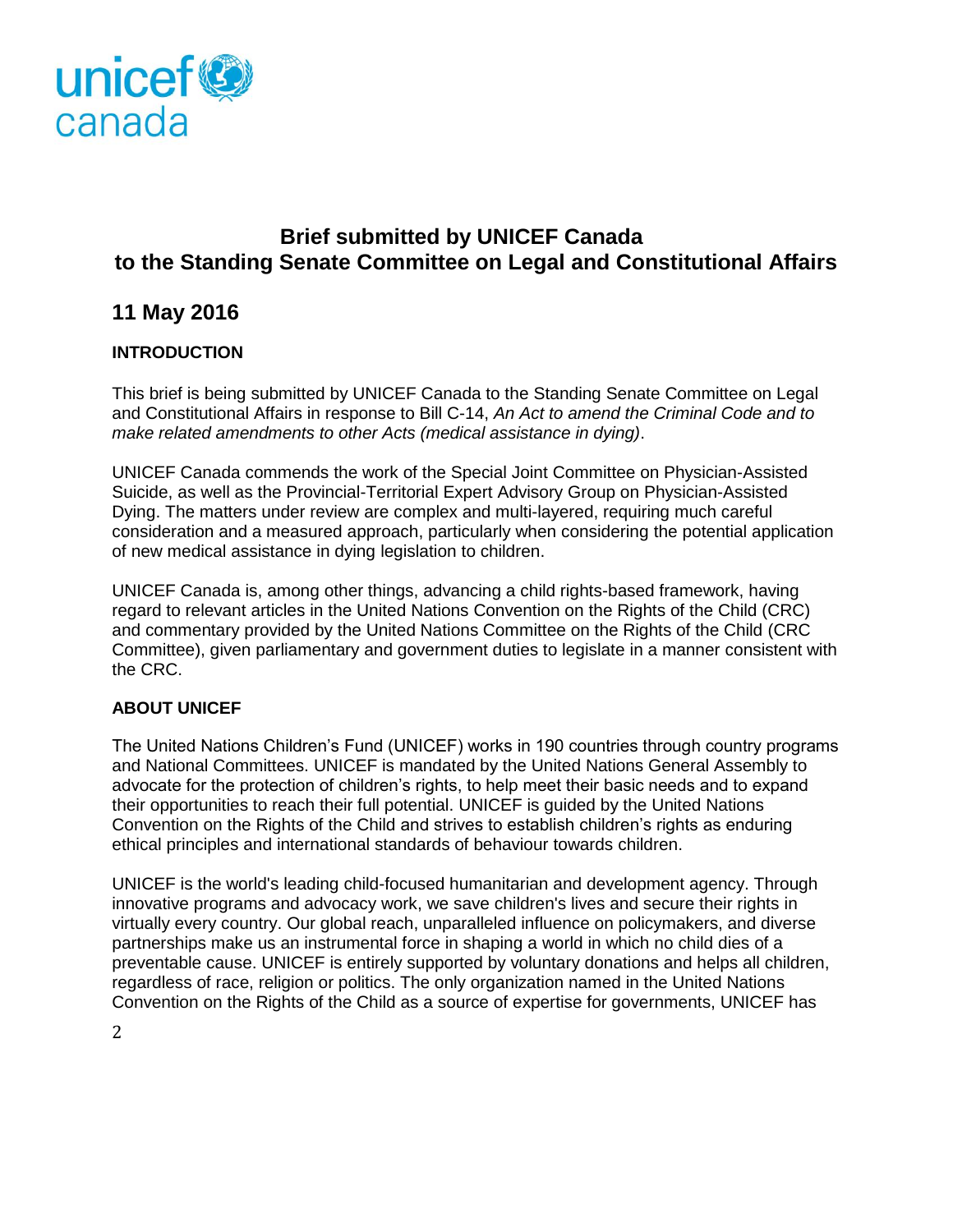

exceptional access to those whose decisions impact children's survival and quality of life. We are the world's advocate for children and their rights. For more information about UNICEF, please visit [www.unicef.ca.](http://www.unicef.ca/)

## **OVERVIEW OF UNICEF CANADA'S POSITION**

UNICEF Canada acknowledges that the Supreme Court of Canada in *Carter v. Canada (Attorney General)* recognized the concept of autonomy for competent individuals, including the right to terminate one's own life with medical assistance when such individuals are faced with a grievous and irremediable medical condition causing enduring suffering. In our view, this right which is now established in law, should be extended to 'mature minors' who are competent to make end-of-life decisions for themselves, on the basis of the same eligibility criteria set out by the Supreme Court of Canada, but with additional potential safeguards.

UNICEF Canada takes the position that where medical assistance in dying is legally available to competent adults, it should also be available to competent 'mature minors', as long as it is regarded as a measure of last resort, with appropriate safeguards in place to ensure that a child is a 'mature minor' with a full understanding of its implications. In such circumstances, the 'mature minor's' entitlement to access medically-assisted death is not a human rights violation. On the contrary, it recognizes children's agency and enhances their right to self-determination.

UNICEF Canada considers that the age of majority is an arbitrary distinction for the purposes of determining competency for the making of a decision to terminate one's own life with medical assistance in dying. In our view, an absolute ban on this eligibility in the case of competent 'mature minors' would likely invite costly human rights court challenges on the basis of alleged violations of the rights guaranteed in the *Canadian Charter of Rights and Freedoms* and the United Nations Convention on the Rights of the Child. In this regard, the Supreme Court of Canada has stated in the context of the right of a minor to refuse medical treatment, in the decision of *A.C. v. Manitoba (Director of Child and Family Services)*, that "It would be arbitrary to assume that no one under the age of 16 has capacity to make medical treatment decisions" even where there may be life and death consequences. In its decision, the Court endorsed the 'mature minor' doctrine in matters of medical treatment decision-making, which emphasizes capacity and maturity over a simple age threshold.

UNICEF Canada supports the recommendation of the Special Joint Committee on Physician-Assisted Dying that there be a two-stage legislative process, with the first stage applying immediately to competent adult persons 18 years or older, to be followed by a second stage applying to competent 'mature minors', which would come into force at a date no later than three years after the first stage has been proclaimed in force. This would then allow sufficient time for informed research and a broad-based consultation period to occur, and safeguards to be put in place.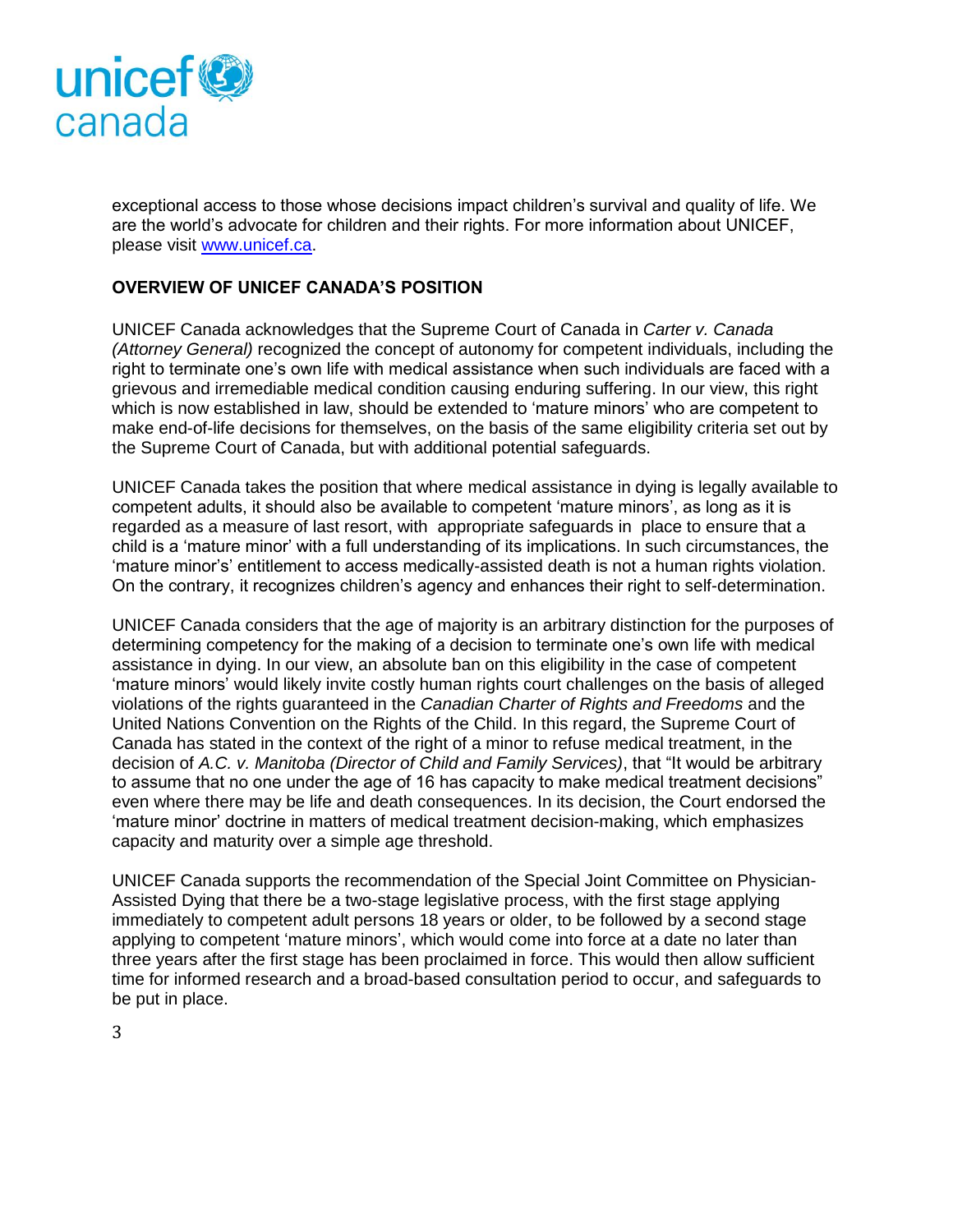

Since the Supreme Court of Canada considered evidence-based research and ethics data only in respect of adults, the same kind of research and analysis should be undertaken in respect of children before final recommendations are formulated to develop and implement medicallyassisted death provisions in the *Criminal Code* that would be appropriate to the circumstances of competent children. In our view, this would be consistent with taking a cautious and balanced child rights-based approach to the question of medically-assisted death, having regard to the lessons learned in the Netherlands and Belgium where children have the right to access medically-assisted end-of-life measures in limited circumstances.

UNICEF Canada recommends a constitutional exemption for those competent 'mature minors', who are subject to a waiting period of up to one year as part of the second stage of the legislative process, before their rights to access medically assisted death are proclaimed in force. As was the case of the Supreme Court of Canada decision in *Carter*, a constitutional exemption process is required to ensure that the constitutional rights and freedoms of youth are respected, while the appropriate legislation is being developed.

UNICEF Canada considers the proposed five-year time period to start a legislative review to be excessive and favours a three-year period within which a parliamentary committee review of the enacted provisions is to be completed and a final committee report provided to Parliament. A Child Rights Impact Assessment process should be a component of this legislative review.

UNICEF Canada recommends the use of a standardized Child Rights Impact Assessment framework, during the second stage of the legislative process proposed by the Special Joint Committee on Physician-Assisted Suicide, before introducing further *Criminal Code* amendments addressing safeguards and other 'due care' considerations applicable to competent 'mature minors', as well for purposes of evaluating the impacts upon the rights and well-being of children and youth as part of the required legislated review of these new *Criminal Code* amendments subsequent to their enactment.

### *CARTER* **DECISION IS THE MINIMUM OR FLOOR FOR** *CRIMINAL CODE* **AMENDMENTS**

In the decision of *Canada v. Carter (Attorney General)*, the Supreme Court of Canada declared sections 241(b) and 14 of the *Criminal Code* void insofar as they prohibit physician-assisted death in the following circumstances:

- *a) there is a competent adult person;*
- *b) who clearly consents to the termination of life;*
- *c) he/she has a grievous and irremediable medical condition, including an illness, disease or disability); and*
- *d) the medical condition causes enduring suffering that is intolerable to the individual in the circumstances of his or her condition.*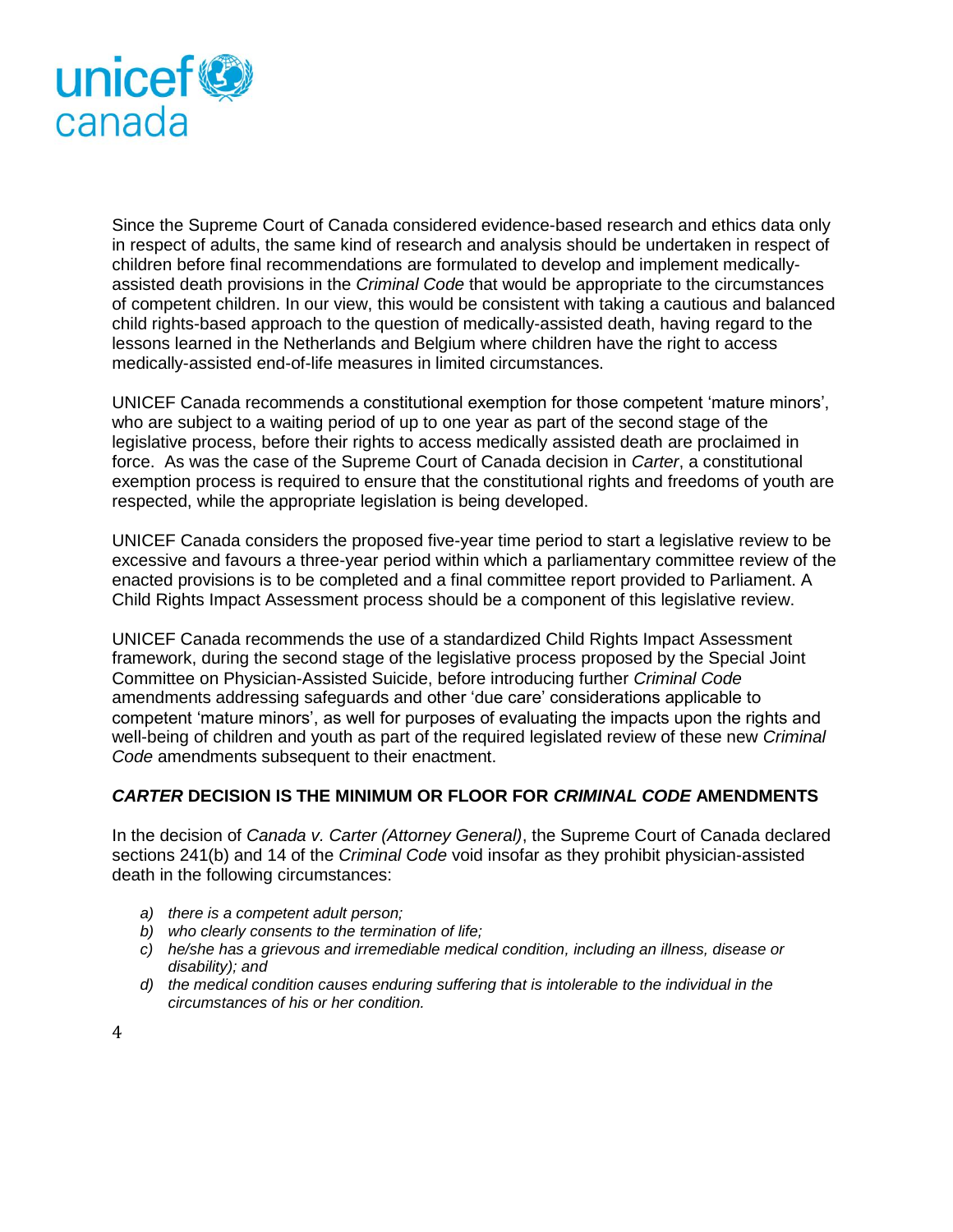

UNICEF Canada supports *Criminal Code* amendments to ensure a common understanding of the law and a clear and uniform framework to guide the delivery of medical assistance in dying in all Canadian jurisdictions. However, it is imperative that the new *Criminal Code* amendments are aligned with the *Carter* decision, which should be viewed as having set out the **minimum or floor** for eligibility criteria for medical assistance in dying, specifically in its reference to "a competent adult person."

**Recommendation 1: That the new** *Criminal Code* **amendments be aligned with the Supreme Court of Canada decision of** *Carter v. Canada (Attorney General)***, which should be interpreted as having set out the minimum or floor (and not an exhaustive list) for eligibility criteria for medical assistance in dying.** 

## **ELIGIBILTY CRITERIA FOR MEDICAL ASSISTANCE IN DYING SHOULD INCLUDE 'MATURE MINORS' AS PART OF A TWO-STAGE LEGISLATIVE PROCESS**

In the *Carte*r decision, the Supreme Court of Canada set out as one of the criteria for physicianassisted death that the person be "a competent adult person." This component was carried over into the proposed subsection 241.2(1)(b) of the *Criminal Code*, which states:

#### *Eligibility for medical assistance in dying*

*241.2 (1) A person may receive medical assistance in dying only if they meet all of the following criteria:*

- *(a) they are eligible – or, but for any applicable minimum period of residence or waiting period, would be eligible – for health services funded by a government in Canada;*
- *(b) they are at least 18 years of age and capable of making decisions with respect to their health;*
- *(c) they have a grievous and irremediable medical condition;*
- *(d) they have made a voluntary request for medical assistance in dying that, in particular, was not made as a result of external pressure; and*
- *(e) they give informed consent to receive medical assistance in dying.*

UNICEF Canada supports the positions expressed by both the Provincial-Territorial Expert Advisory Group on Physician-Assisted Dying and the Special Joint Committee on Physician-Assisted Dying that 'mature minors' should also have the right to access medical assistance in dying.

The exclusion of competent 'mature minors' from access to medical assistance in dying simply on the basis of age is an arbitrary distinction, in our view, and would likely be subject to constitutional challenge on the basis of sections 2(a) (freedom of conscience and religion); 7 (right to life, liberty and security of the person) and 15 (right to equality before and under the law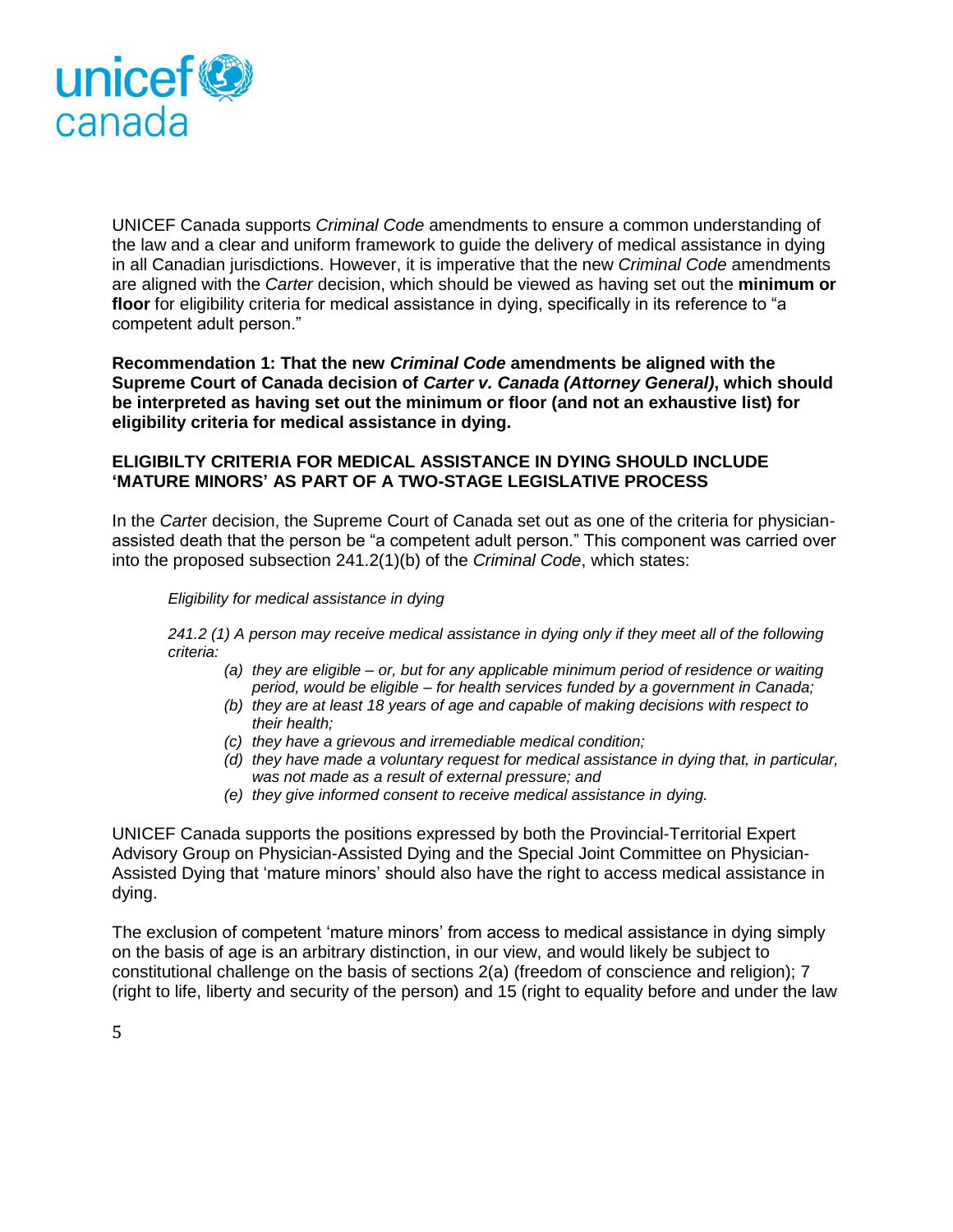

and equal protection and benefit of the law) of the *Canadian Charter of Rights and Freedom*s and section 35 of the *Constitution Act,1982* (constitutional protection to the aboriginal and treaty rights of Aboriginal peoples in Canada). If reliance was placed on the 2009 decision of the Supreme Court of Canada in *A.C. v. Manitoba (Director of Child and Family Services)*, it would also be difficult to justify why a competent 'mature minor' who has a grievous and irremediable medical condition causing enduring suffering cannot gain access to medical assistance in dying, whereas an adult person with such a condition could bring an end to his or her intolerable suffering.

In our view, the proposed requirement of a person "at least 18 years of age", as set out in clause 241.2(1)(b) of the *Criminal Code*, should be limited to the first stage of the legislative process and not be used to exclude 'mature minors' indefinitely from the ambit of autonomous decision-making in the case of medically-assisted death. Here UNICEF Canada supports the recommendation of the Special Joint Committee on Physician-Assisted Dying that there be a two-stage legislative process, with the first stage applying immediately to competent adult persons 18 years or older, to be followed by a second stage applying to competent 'mature minors' no later than three years after the first stage has come into force. This would allow sufficient time to research the issues that affect 'mature minors' more acutely and establish the necessary procedural safeguards that would protect 'mature minors' from the imposition of false information, manipulation and coercion.

Unfortunately, what we are left with is a vague commitment in the Preamble to Bill C-14 (which is non-binding) to:

*explore other situations – each having unique implications – in which a person may seek access to medical assistance in dying,* namely situations giving rise to requests by mature minors, advance requests and requests where mental illness is the sole underlying medical condition.

#### **RECOGNITION OF 'MATURE MINOR' DOCTRINE BY THE SUPREME COURT OF CANADA**

In *A.C. v. Manitoba (Director of Child and Family Services)*, the Supreme Court of Canada considered the right of a child under 16 years of age to withhold her consent to a blood transfusion under provincial child protection legislation and spoke about the importance of striking "a constitutional balance between what the law has consistently seen as an individual's fundamental right to autonomous decision making in connection with his or her body and the law's equally persistent attempts to protect vulnerable children from harm." In the *A.C.* case, the Court endorsed the 'mature minor' doctrine, stating that:

[46] The [mature minor] doctrine addresses the concern that young people should not *automatically be deprived of the right to make decisions affecting their medical treatment. It provides instead that the right to make those decisions varies in accordance with the young*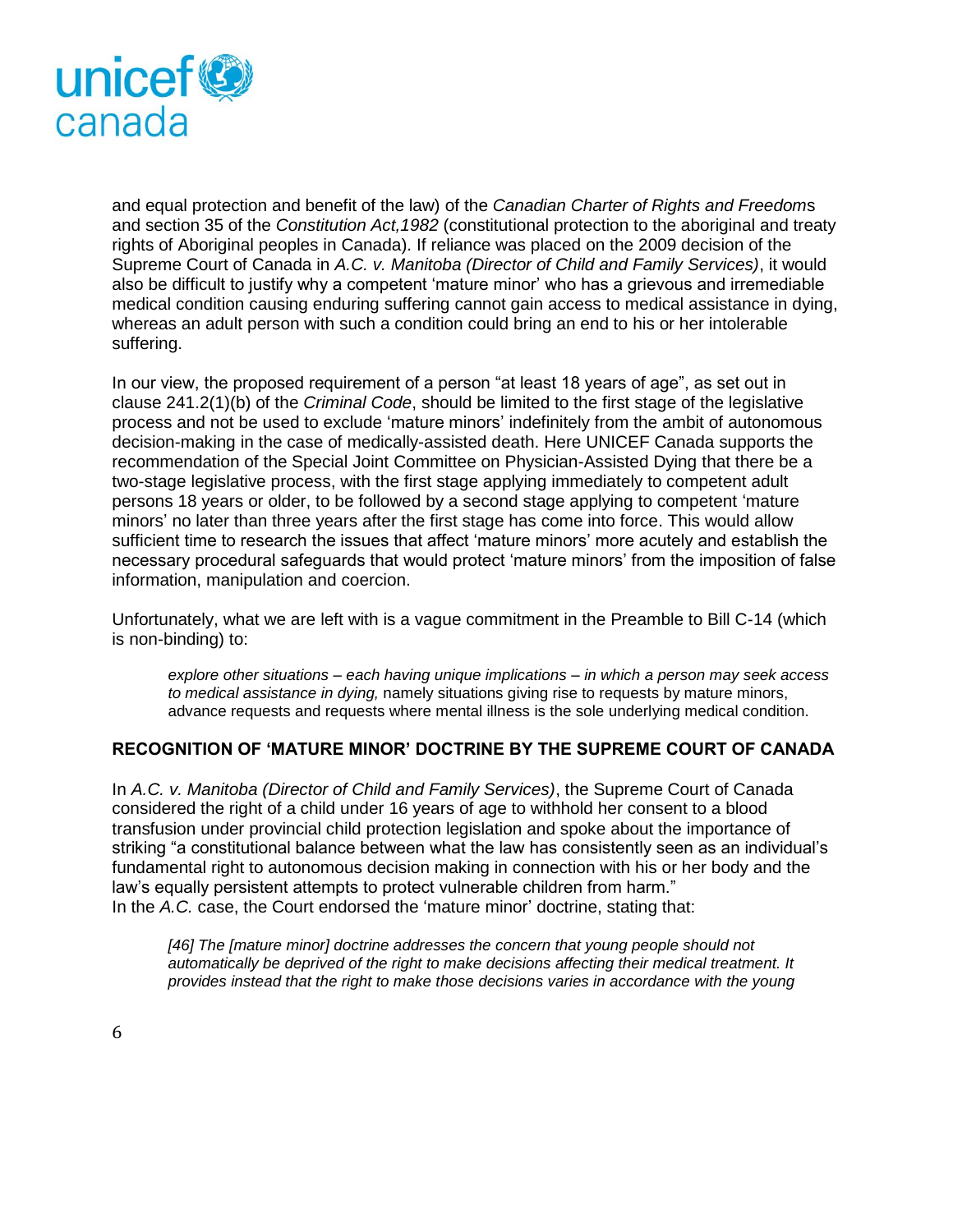

*person's level of maturity, with the degree to which maturity is scrutinized intensifying in accordance with the severity of the potential consequences of the treatment or of its refusal*. The Court then went on to address the arbitrariness of deciding health care decisions on the basis of chronological age:

*[107] …it would be arbitrary to assume that no one under the age of 16 has capacity to make medical treatment decisions" and "[i]t is not, however, arbitrary to give them the opportunity to prove that they have sufficient maturity to do so.*

In the *A.C.* case, the Court concluded that the 'mature minor' doctrine applied to situations where a competent child's refusal of medical treatment could ultimately result in death:

*In those most serious of cases, where a refusal of treatment carries a significant risk of death or permanent physical or mental impairment, a careful and comprehensive evaluation of the maturity of the adolescent will necessarily have to be undertaken to determine whether his or her decision is a genuinely independent one, reflecting a real understanding and appreciation of the decision and its potential consequences*.

Additionally, in the *A.C.* case, the Supreme Court of Canada considered the relevance of international instruments generally, and the CRC in particular, and concluded that the 'mature minor' doctrine is consistent with international human rights principles and a robust interpretation of the 'best interests of the child' standard:

*[93] Such a robust conception of the "best interests of the child" standard is also consistent with international instruments to which Canada is a signatory. The Convention on the Rights of the Child, Can. T.S. 1992 No. 3, which Canada signed on May 28, 1990 and ratified on December 13, 1991, describes "the best interests of the child" as a primary consideration in all actions concerning children (Article 3). It then sets out a framework under which the child's own input will inform the content of the "best interests" standard, with the weight accorded to these views increasing in relation to the child's developing maturity. Articles 5 and 14 of the Convention, for example, require State Parties to respect the responsibilities, rights and duties of parents to provide direction to the child in exercising his or her rights under the Convention, "in a manner consistent with the evolving capacities of the child". Similarly, Article 12 requires State Parties to "assure to the child who is capable of forming his or her own views the right to express those views freely in all matters affecting the child, the views of the child being given due weight in accordance with the age and maturity of the child" (see also the Council of Europe's Convention*  for the Protection of Human Rights and Dignity of the Human Being with Regard to the *Application of Biology and Medicine: Convention on Human Rights and Biomedicine, Eur. T.S. No. 164, c. II, art. 6: "The opinion of the minor shall be taken into consideration as an increasingly determining factor in proportion to his or her age and degree of maturity.")*

### **FINAL REPORT OF THE PROVINCIAL-TERRITORIAL EXPERT ADVISORY GROUP ON PHYSICIAN –ASSISTED DYING**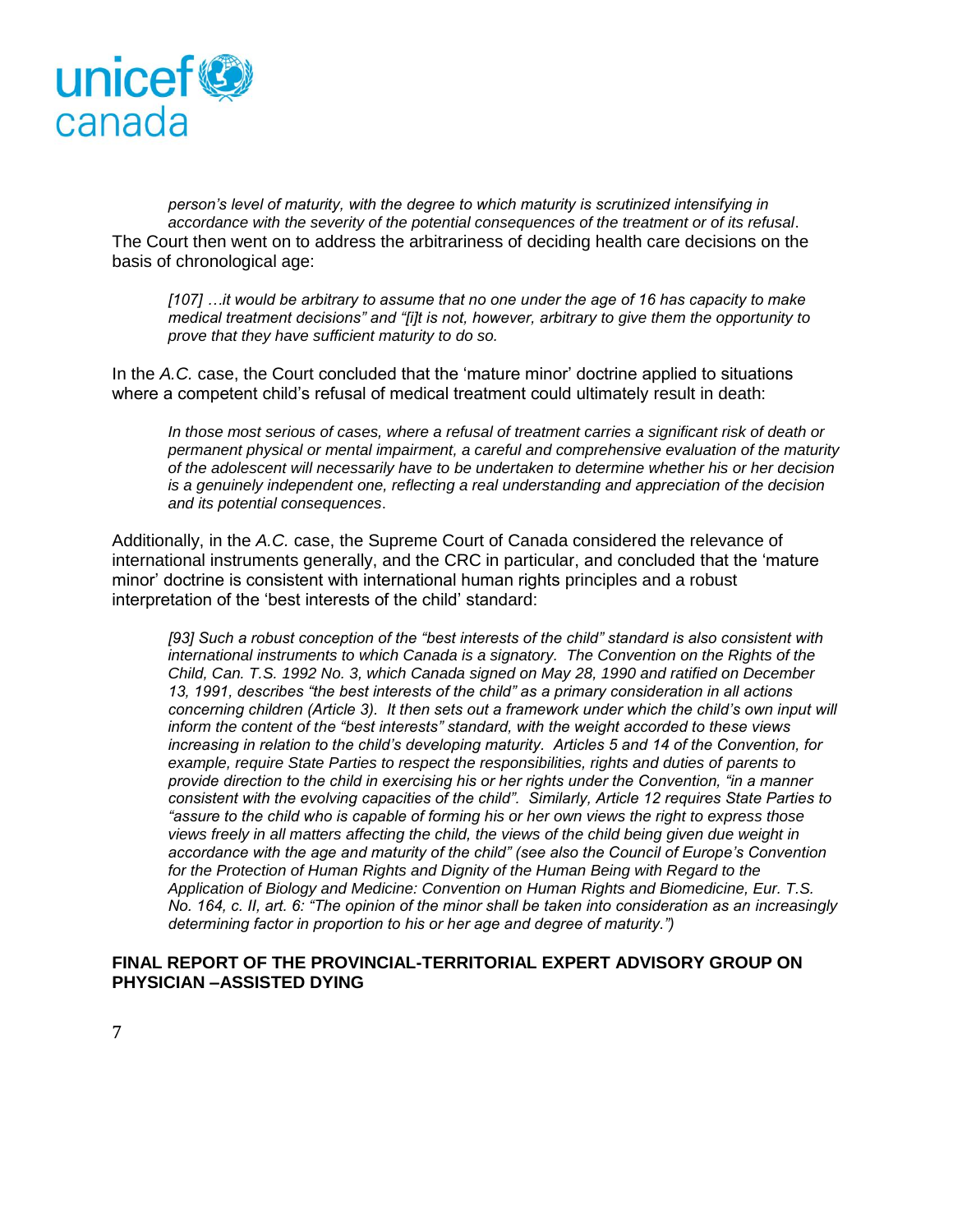

In its Final Report, dated November 30, 2015, the Provincial-Territorial Expert Advisory Group on Physician-Assisted Dying determined that age was an arbitrary marker in establishing eligibility for physician-assisted death and recommended competence - rather than age - as the appropriate criterion for children to access physician-assisted dying. It said:

*The Carter decision applies to a "competent adult person," but does not include a definition of adult. In assessing whether someone is an adult person, an arbitrary age limit such as 18 years old provides no valid safeguard. Instead, it is important that willing physicians carefully consider the context of each request to determine whether the person has the information needed, is not under coercion or undue pressure, and is competent to make such a decision.*

*Competence and consent to treatment laws vary among the provinces and territories. In some cases, decisional competence is based on age, but in others, age is irrelevant to whether the patient has the legal authority to make decisions about his or her treatment.*

*An ideal regulatory framework for physician-assisted dying would have uniform eligibility rules…The federal government could facilitate this by affirming that the definition of "adult"' in the context of physician-assisted dying relates to a patient's ability to give consent rather than a particular age cut-off. That is, to allow access to patients who are competent, regardless of age.*

*Recommendation 17: Access to physician-assisted dying should not be impeded by the imposition of arbitrary age limits. Provinces and territories should recommend that the federal government make it clear in its changes to the Criminal Code that eligibility for physician-assisted dying is to be based upon competence rather than age.*

#### **REPORT OF THE SPECIAL JOINT COMMITTEE ON PHYSICIAN-ASSISTED DYING**

In the Report of the Special Joint Committee on Physician-Assisted Dying, *Medical Assistance in Dying: A Patient-Centred Approach* (February 2016), the Joint Committee noted that it would be difficult to justify the exclusion of competent 'mature minors' from an entitlement to medical assistance in dying, subject to appropriate safeguards being put in place:

*The Committee understands the concerns of many witnesses regarding the capacity of minors to understand the implications of such a serious decision. However, it is important to remember, as noted in the External Panel's report, that the Supreme Court has stated that minors have a right "to a degree of decision-making autonomy that is reflective of their evolving intelligence and understanding." Allowing competent minors access to MAID would not be eliminating the requirement for competence. Given existing practices with respect to mature minors in health*  care and the obvious fact that minors can suffer as much as any adult, the Committee feels that it *is difficult to justify an outright ban on access to MAID for minors. As with issues of mental health, by instituting appropriate safeguards, health care practitioners can be relied upon to identify appropriate cases for MAID and to refuse MAID to minors that do not satisfy the criteria.*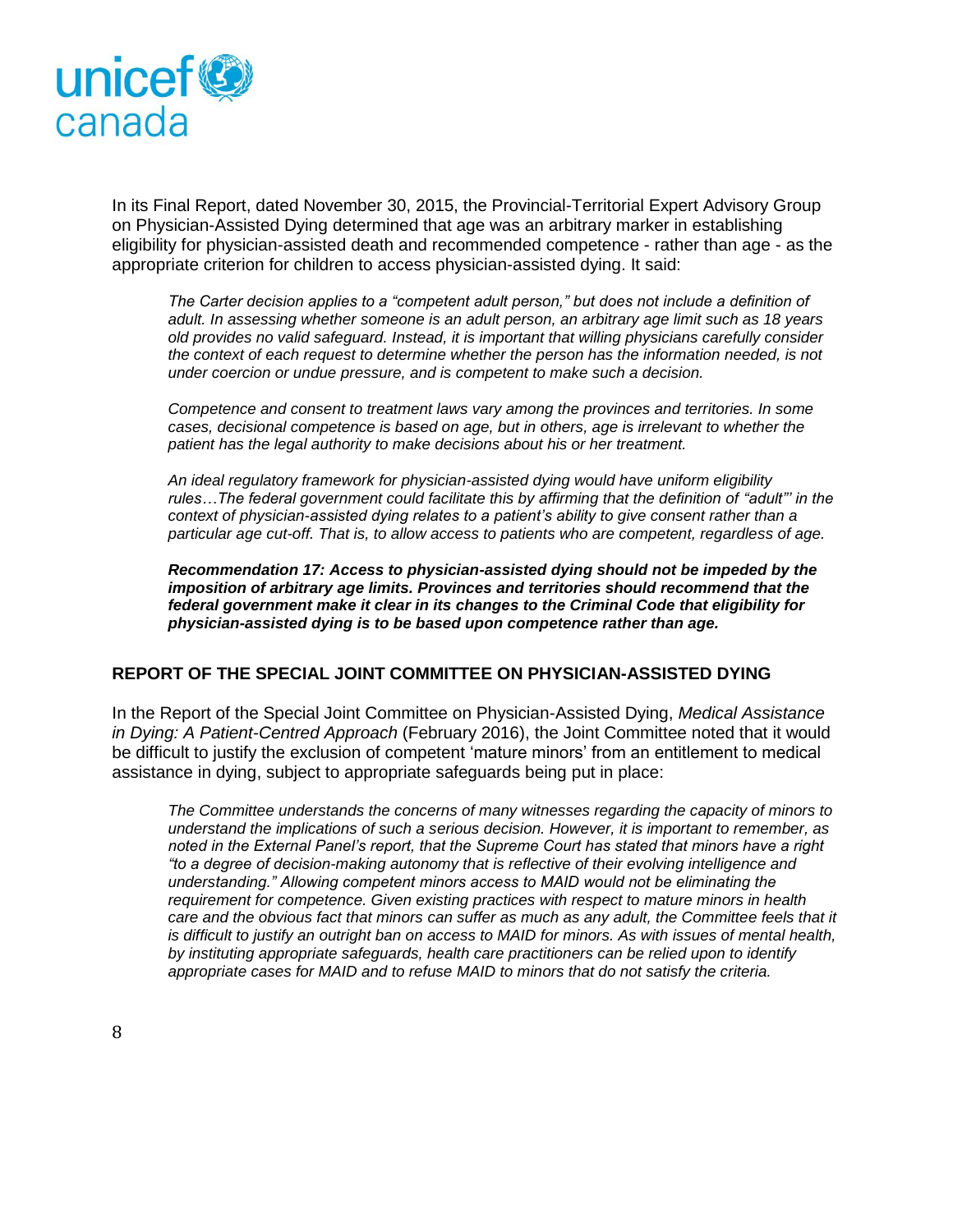

This Special Joint Committee then noted the importance of including competent 'mature minors' but in the context of a two-stage legislative process, which would come into force no later than three years after the first stage has been proclaimed in force:

*The Committee acknowledges that a competent mature minor who has a grievous and irremediable medical condition should not be forced to endure intolerable suffering. Moreover, there are serious questions whether a restriction of the right to MAID only to competent adults would be consistent with the Charter. However, the Committee realizes that witnesses and briefs received were of differing opinions on the subject of extending the right to MAID to mature minors, and that these differences reflect a divergence of opinion among the Canadian public. After reflecting on the issue, the Committee recommends the following:* 

#### *RECOMMENDATION 6*

*That the Government of Canada implement a two-stage legislative process, with the first stage applying immediately to competent adult persons 18 years or older, to be followed by a second stage applying to competent mature minors, coming into force at a date no later than three years after the first stage has come into force; and* 

*That the Government of Canada immediately commit to facilitating a study of the moral, medical and legal issues surrounding the concept of "mature minor" and appropriate competence standards that could be properly considered and applied to those under the age of 18, and that this study include broad-based consultations with health specialists, provincial and territorial child and youth advocates, medical practitioners, academics, researchers, mature minors, families, and ethicists before the coming into force of the second stage.*

**Recommendation 2: That the proposed subsection 241.2(1)(b) of the** *Criminal Code* **be amended to provide that medical assistance in dying be extended to competent 'mature minors' as part of a two-stage legislative process, with the first stage applying immediately to competent adult persons 18 years or older, to be followed by a second stage applying to competent 'mature minors', which would come into force at a date no later than three years after the first stage has been proclaimed in force.**

#### **NEED FOR A FULL ASSESSMENT OF EVIDENCE-BASED RESEARCH AND MEANINGFUL CONSULTATION**

UNICEF Canada takes the position that a second iteration of *Criminal Code* amendments authorizing medically-assisted death for competent 'mature minors' should be based upon a full examination of children's established human rights, evidence-based research and meaningful consultation, particularly with children and youth themselves. In this regard, UNICEF Canada supports the above-referenced recommendation of the Special Joint Committee on Physician-Assisted Dying calling for the immediate implementation of a study of the issues and safeguards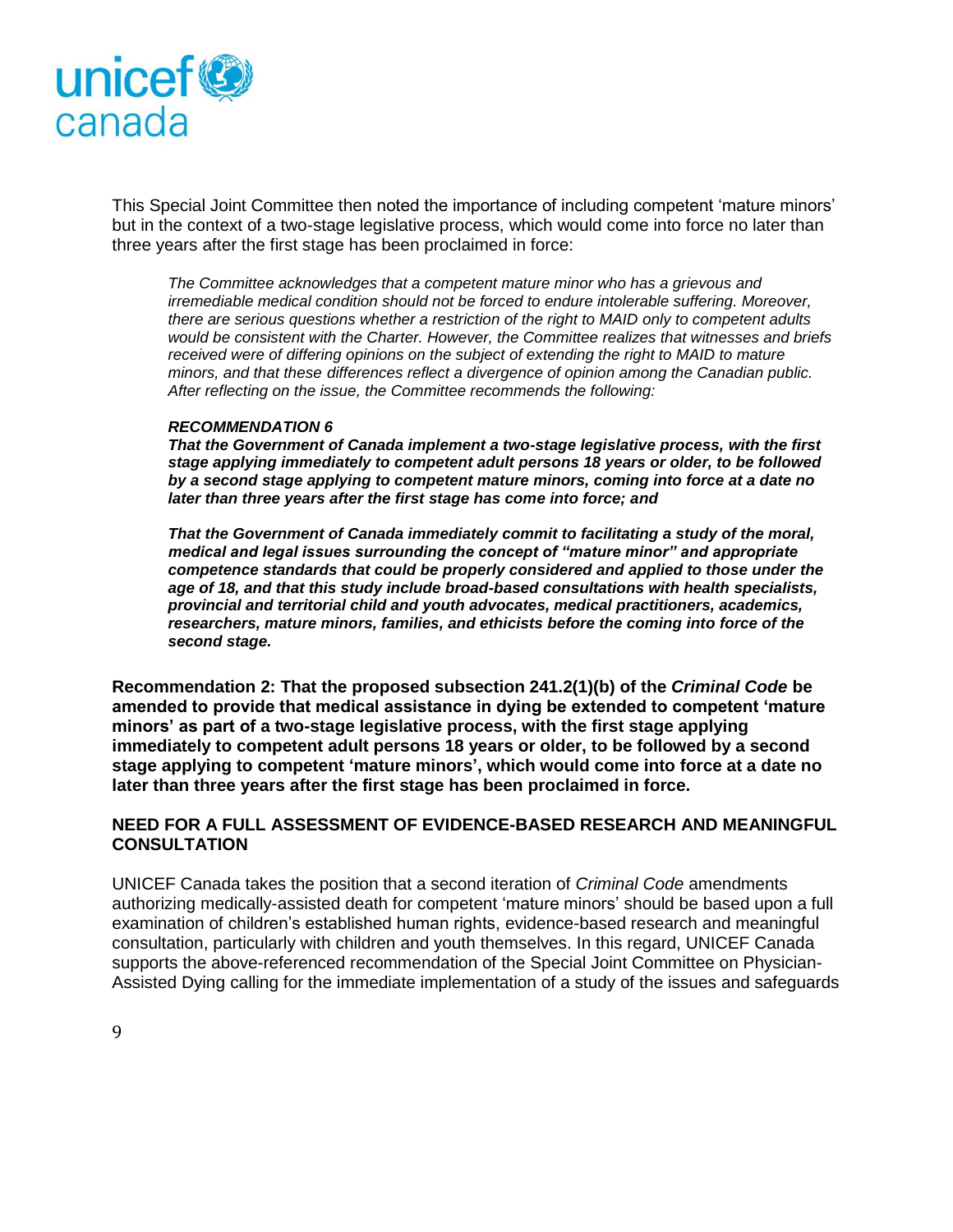

surrounding the concept of a "mature minor" and that this study include broad-based consultations.

In reaching its decision in *Carter v. Canada (Attorney General)*, the Supreme Court of Canada relied upon evidence-based research and standards of ethics that related solely to "competent adult persons", but did not turn its mind to the scope of research data and ethical standards that would be required to define the eligibility criteria for children who wished to terminate their lives through medically-assisted death.

There is also no indication that consultation has occurred in any broad-based way that would elicit the views of children, family members, and other experts including researchers, health specialists, statutory (provincial and territorial) child and youth advocates, children's counsel, indigenous representatives and medical practitioners. It would seem that a broader civil society – and not simply a panel of legal and medical experts – should be consulted on these highly complex matters. As well, at UNICEF Canada, we have learned that children are the experts when it comes to their own life experiences - and to forge ahead, without exercising the necessary 'due diligence', could lead to some unfortunate unintended circumstances for children experiencing serious health challenges and possibly for children more broadly. For example, Indigenous leaders have raised the concern about normalizing suicide.

In moving forward to ensure eligibility for competent children to access medically-assisted death in a subsequent iteration of this new legislation, it would be important, as suggested by the Canadian Paediatric Society, to establish 'procedural due care criteria' or safeguards to ensure that the substantive criteria, as outlined by the Supreme Court of Canada, are in fact satisfied. Examples cited are: "physician to advise patient about health condition and life expectancy; discuss request including therapeutic and palliative courses of action and consequences; have several conversations with patient to ensure durability and voluntariness of request; consultation and examination by second physician." Other child-sensitive procedural safeguards might also include considering the degree of parental participation and advising the patient regarding access to appropriate tribunals/courts where competence is not clearly indicated. These mechanisms may need to be developed where they do not already exist. A balance must be struck between a protective oversight process and undue hurdles for children to access their rights. As well, data should be collected that identifies the rate of access by mature minors to Medical Assistance in Dying and reviewed on a regular basis by statutory provincial child and youth advocates, among others, to monitor and address any emerging concerns.

**Recommendation 3: That the Parliament of Canada immediately commit to facilitating a study of the human rights, medical and legal issues surrounding the concept of 'mature minor' and appropriate competence standards that could be properly considered and applied to those under the age of 18, and that this study include broad-based consultations with children and youth, families, Indigenous peoples, health specialists,**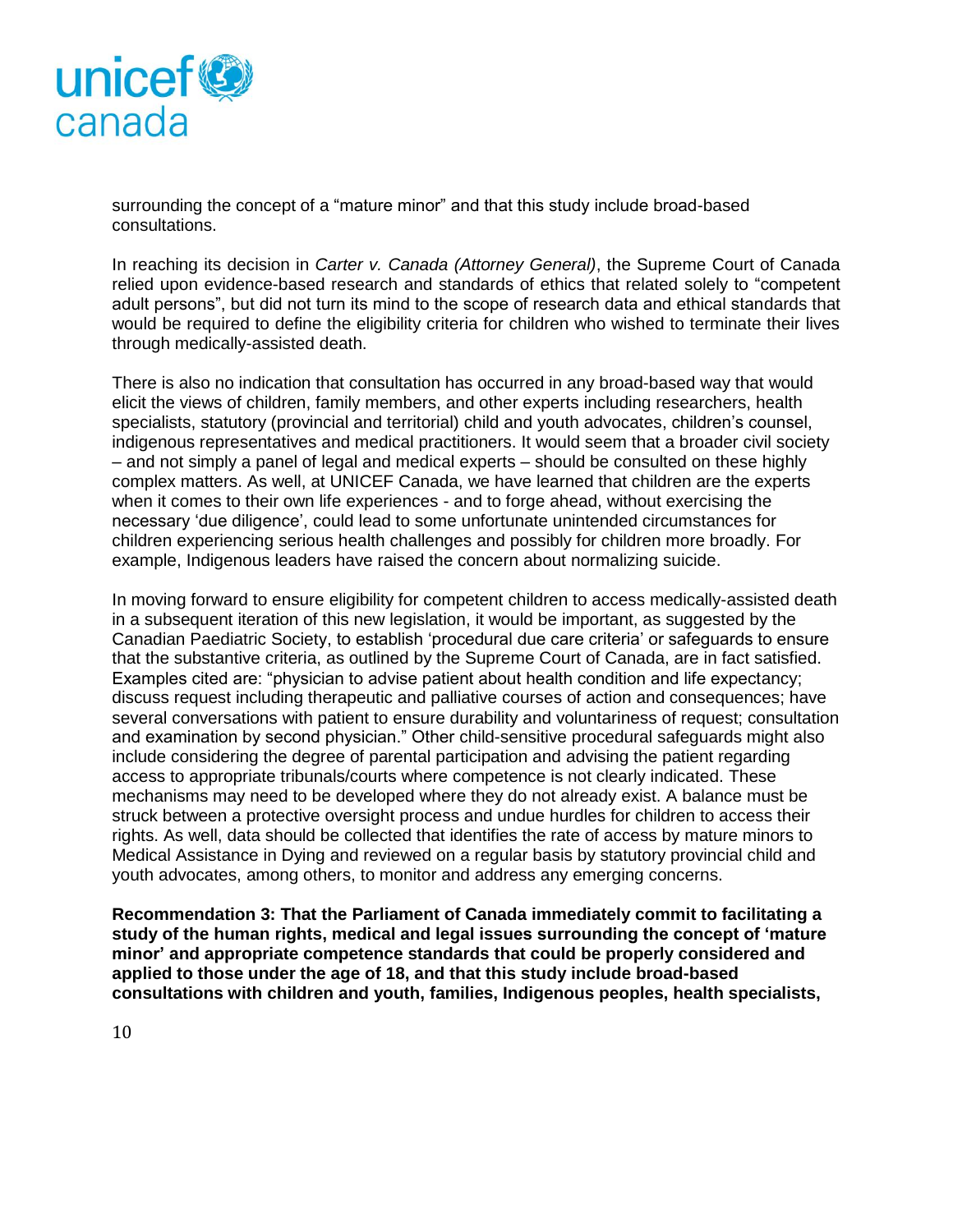

**statutory provincial and territorial child and youth advocates, children's counsel, medical practitioners, academics, researchers, and ethicists before the coming into force of the second stage.**

## **CONSTITUTIONAL EXEMPTION ALLOWING COMPETENT 'MATURE MINORS' TO ACCESS MEDICALLY-ASSISTED DYING DURING THE INTERIM PERIOD PRIOR TO THE FINALIZATION OF THE SECOND STAGE OF THE LEGISLATIVE PROCESS**

UNICEF Canada proposes that Bill C-14 be amended to include a constitutional exemption allowing competent 'mature minors' to access medical assistance in dying during the interim period prior to the proclamation of the *Criminal Code* provisions in the second stage of the legislative process, when those rights will be proclaimed in force.

As was the case of the Supreme Court of Canada decision in *Carter*, a constitutional exemption process is required to ensure that the constitutional rights and freedoms of youth are respected, while the appropriate legislation is being developed. In our view, competent 'mature minors' should not have to endure intolerable suffering while a period of up to one year is required to develop legislation. To enable this, interim child-sensitive safeguards should be established.

**Recommendation 4: That the Parliament of Canada amend Bill C-14 to include a constitutional exemption to allow access to medical assistance in dying for those competent 'mature minors', who are subject to a waiting period of up to one year as part of the second stage of the legislative process, before their rights to access medically assisted death are proclaimed in force.**

## **A CAUTIOUS AND BALANCED CHILD RIGHTS-BASED APPROACH TO MEDICALLY-ASSISTED DEATH**

Before new *Criminal Code* provisions can be introduced to address the question of medicallyassisted death for 'mature minors' on the basis of their competency to consent, there is a need to apply a cautious and balanced child rights-based approach. This balance can only be achieved through a detailed analysis of the interrelationship of the various rights in the United Nations Convention on the Rights of the Child - together with domestic legal rights established or under consideration - which Canada and the provinces/territories have committed to uphold as a result of Canada's ratification of the CRC on December 13, 1991.

Domestic legal rights that may be engaged in these end of life scenarios include sections 2(a) (freedom of conscience and religion); 7 (right to life, liberty and security of the person) and 15 (right to equality before and under the law and equal protection and benefit of the law) of the *Canadian Charter of Rights and Freedom*s and section 35 of the *Constitution Act,1982* (constitutional protection to the aboriginal and treaty rights of Aboriginal peoples in Canada). In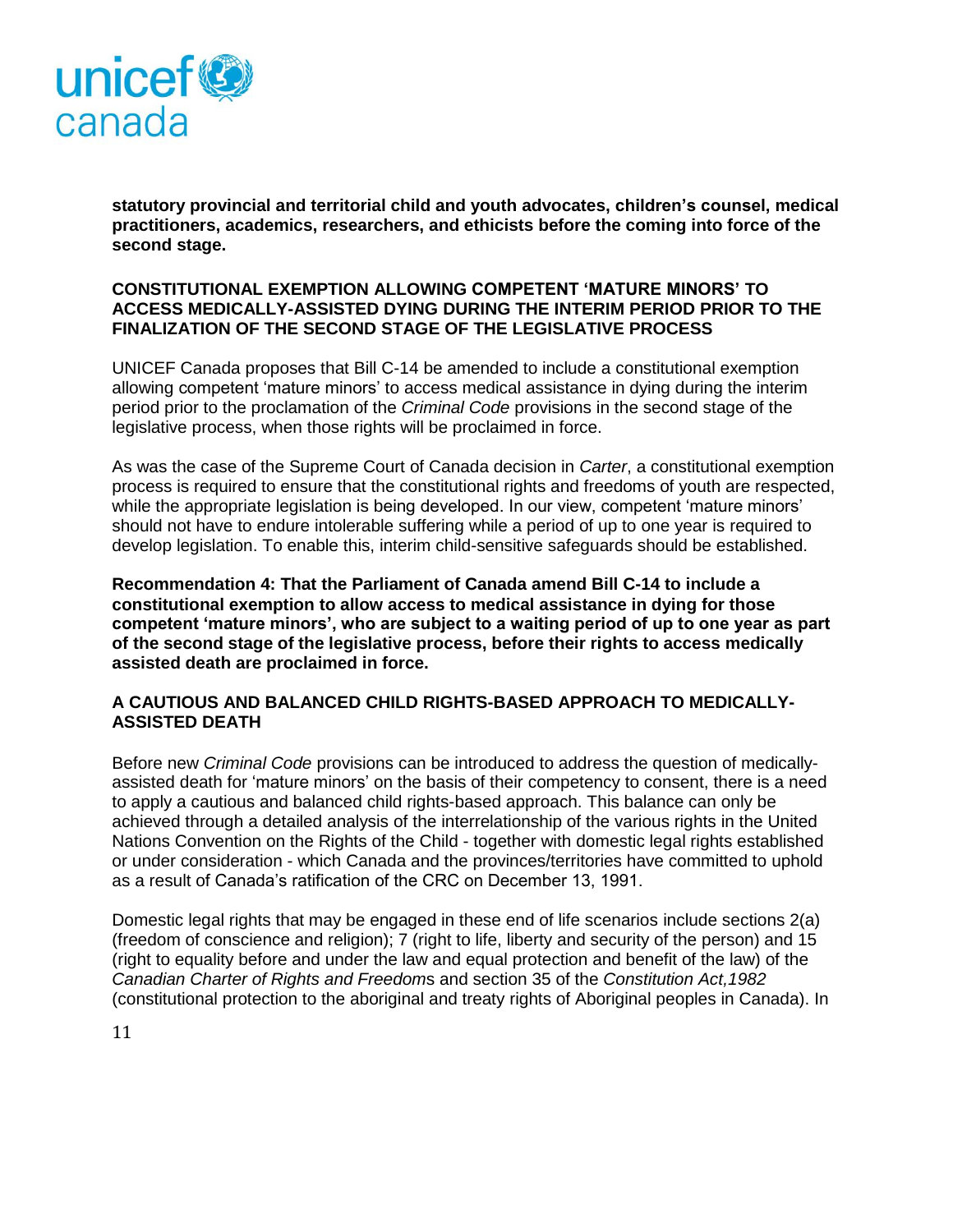

interpreting the *Charter*, it must be presumed to provide protection at least as great as the CRC and other international treaties. There is a presumption that Canadian statutes conform to the CRC and other international instruments and this presumption should, in our view, be a serious consideration for this Committee.

There are various rights set out in the CRC to which all children are entitled, and special measures may be required to ensure that these rights are respected, as well as actively promoted and protected. All of these rights are universal (apply to all children); indivisible and interdependent (all of these rights are dependent on one another and cannot be viewed in isolation); and inherent and inalienable (all children are born with rights that cannot be taken away from them).

There are four guiding or core principles in the CRC which are both self-standing and crosscutting. They are article 2 (non-discrimination); article 3 (best interests of the child); article 6 (life, survival and development**)**; and article 12 (child participation).

In relation to the issue of medically-assisted dying, a number of Convention articles are engaged (whether directly or indirectly) such as: the definition of a child (article 1); the right to non-discrimination (article 2); primary consideration of the best interests of the child (article 3); parental guidance and the child's evolving capacities (article 5); the child's right to life, survival and development (article 6); the illicit transfer and non-return of children abroad (article 11); the child's right to be heard (article 12); the child's right to freedom of expression (article 13); the child's right to freedom of thought, conscience and religion (article 14); the child's right to appropriate information (article 17); the principle that both parents have common responsibilities for the upbringing of the child (article 18); the child's right to protection from harm (article 19); the special rights of disabled children (article 23); the child's right to health and health services (article 24); the cultural rights of indigenous children (article 30); and the child's right to be protected from inhuman treatment (article 37). In order to frame a Convention–based approach, it is necessary to strike a balance between these various interdependent rights. As mentioned, all the rights in the CRC are interdependent and equally important. This point was made by the CRC Committee in its General Comment No. 12 on the right of the child to be heard when it stated:

*68. Article 12, as a general principle, is linked to the other general principles of the Convention, such as article 2 (the right to non-discrimination), article 6 (the right to life, survival and development) and, in particular, is interdependent with article 3 (primary consideration of the best interests of the child). The article is also closely linked with the articles related to civil rights and freedoms, particularly article 13 (the right to freedom of expression) and article 17 (the right to information). Furthermore, article 12 is connected to all other articles of the Convention, which cannot be fully implemented if the child is not respected as a subject with her or his own views on the rights enshrined in the respective articles and their implementation.*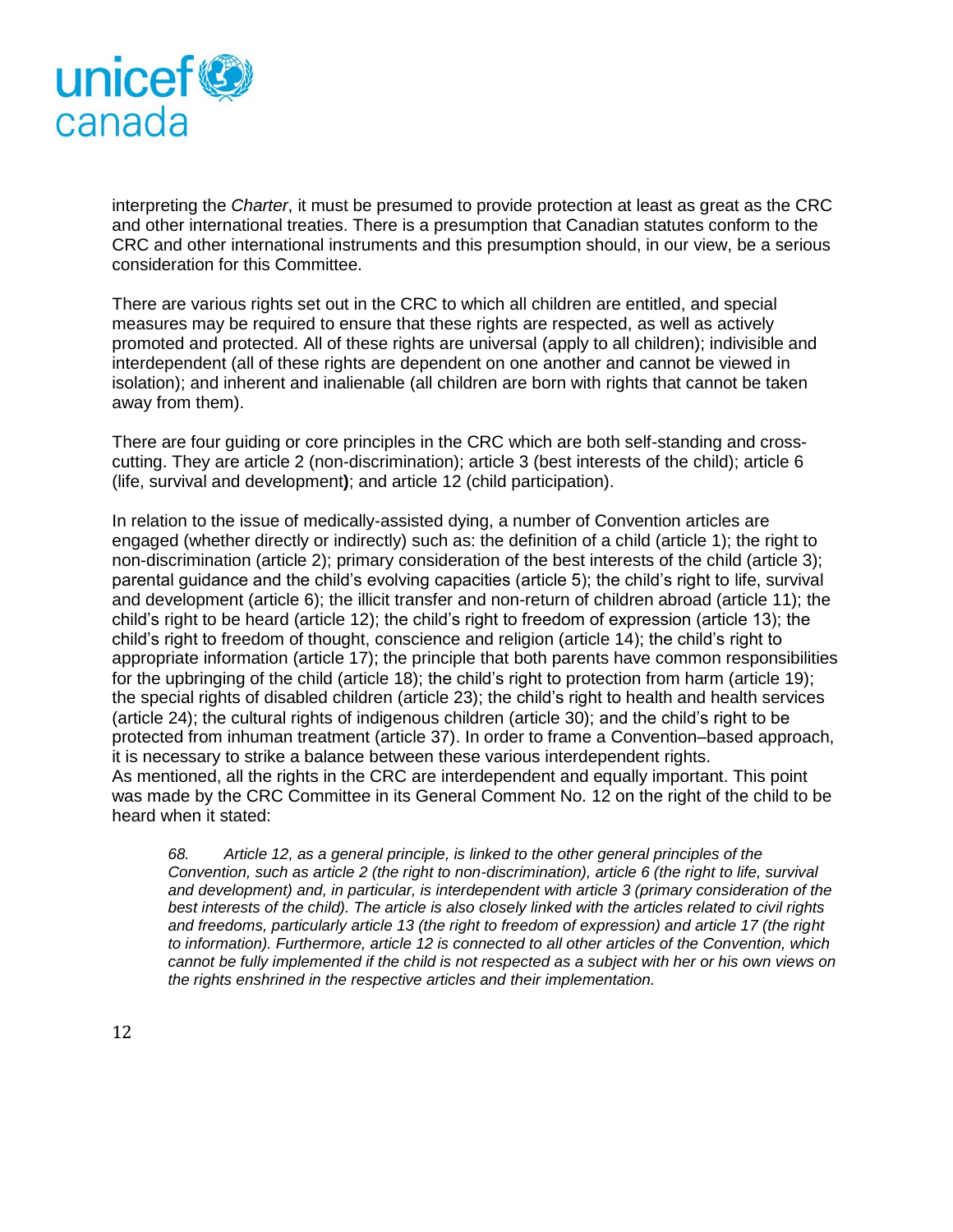

In particular, article 12(1) of the CRC states as follows:

*1. States parties shall assure to the child who is capable of forming his or her own views the right to express those views freely in all matters affecting the child, the views of the child being given due weight in accordance with the age and maturity of the child.* 

In General Comment No. 12, the CRC Committee concluded that biological age alone cannot be determinative of the weight to be given to children's views, as they must be assessed on a case-by-case basis, having regard to the child's level of maturity.

#### *(v) "Being given due weight in accordance with the age and maturity of the child"*

*28. The views of the child must be "given due weight in accordance with the age and maturity of the child." This clause refers to the capacity of the child, which has to be assessed in order to give due weight to her or his views, or to communicate to the child the way in which those views have influenced the outcome of the process. Article 12 stipulates that simply listening to the child is insufficient; the views of the child have to be seriously considered when the child is capable of forming her or his own views.*

*29. By requiring that due weight be given in accordance with age and maturity, article 12 makes it clear that age alone cannot determine the significance of a child's views. Children's levels of understanding are not uniformly linked to their biological age. Research has shown that* information, experience, environment, social and cultural expectations, and levels of support all *contribute to the development of a child's capacities to form a view. For this reason, the views of the child have to be assessed on a case-by-case examination.*

*30. Maturity refers to the ability to understand and assess the implications of a particular matter, and must therefore be considered when determining the individual capacity of a child. Maturity is difficult to define; in the context of article 12, it is the capacity of a child to express her or his views on issues in a reasonable and independent manner. The impact of the matter on the child must also be taken into consideration. The greater the impact of the outcome on the life of the child, the more relevant the appropriate assessment of the maturity of that child.*

In addition to General Comment No. 12 (2009), The right of the child to be heard, the following General Comments of the CRC Committee are also instructive and should be considered: General Comment No. 4 (2003), Adolescent health and development in the context of the Convention on the Rights of the Child;

General Comment No. 9 (2006), The rights of children with disabilities;

General Comment No. 11 (2009), Indigenous children and their rights under the Convention;

13 General Comment No. 14 (2013), The right of the child to have his or her best interests taken as a primary consideration (art. 3, para.1*)*; and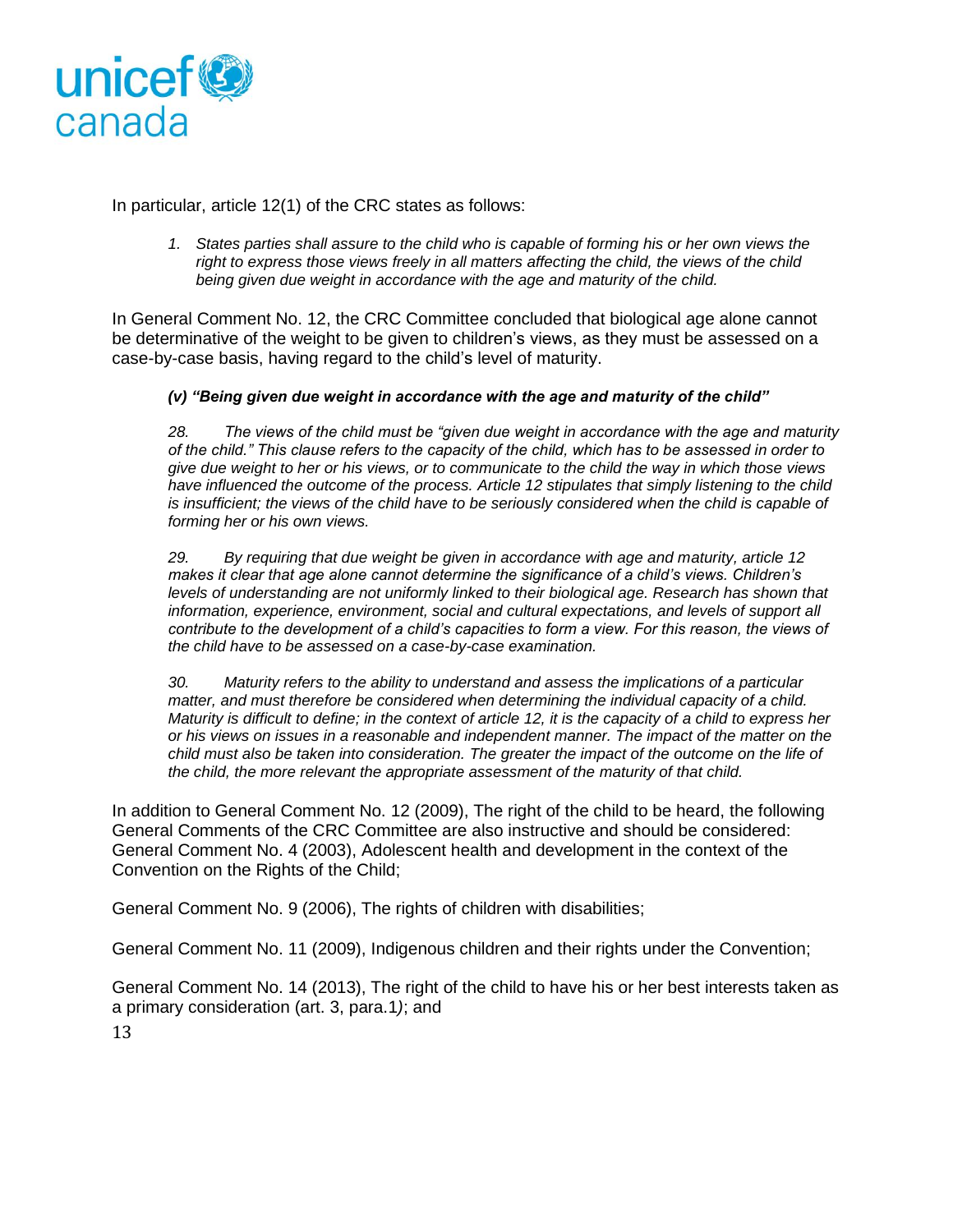

General Comment No. 15 (2013), The right of the child to the enjoyment of the highest attainable standard of health (art. 24*)*.

**Recommendation 5: That the Parliament of Canada apply a cautious and balanced child rights-based approach and give particular attention to the United Nations Convention on the Rights of the Child when developing and introducing further** *Criminal Code* **amendments with respect to the issue of children's access to medically-assisted death.**

## **THE USE OF CHILD RIGHTS IMPACT ASSESSMENTS**

The process of balancing interdependent and sometimes conflicting rights under the CRC can be aided by using a structured and credible Child Rights Impact Assessment tool. In this regard, the 2012 Concluding Observations on the Convention on the Rights of the Child recommended that Canada:

*…ensure that the principle of the best interests of the child is appropriately integrated and consistently applied in all legislative, administrative, and judicial proceedings as well as in all policies, programmes and projects relevant to and with an impact on children…*

A Child Rights Impact Assessment (CRIA) can be defined as:

*… a systematic process or methodology of ensuring children's best interests and the potential impacts of policy change upon them are considered in the policy-making process. CRIA involves examining a proposed law or policy, administrative decision or action in a structured manner to determine its potential impact on children or specific groups of children, and whether it will effectively protect and implement the rights set out for children in the Convention on the Rights of the Child*.

In the Senate Committee's Report on Cyberbullying, the Committee provided the following probative comments on the value of Child Rights Impact Assessments:

…*One of the main objectives of a child rights impact assessment is to ensure that while seeking to protect certain rights of children and youth, other rights are not inadvertently undermined. For example, in seeking to support the implementation of Article 19, the right to protection, it is important not to undermine rights related to education in Articles 28 and 29, as can happen when bullies are suspended or expelled from school rather than receiving supportive interventions such as counseling.*

From time to time, notwithstanding the best of intentions, legislation and policy set off unintended negative consequences for the very children they are meant to benefit. In some instances, children are not considered at all in the process, even when it is likely that a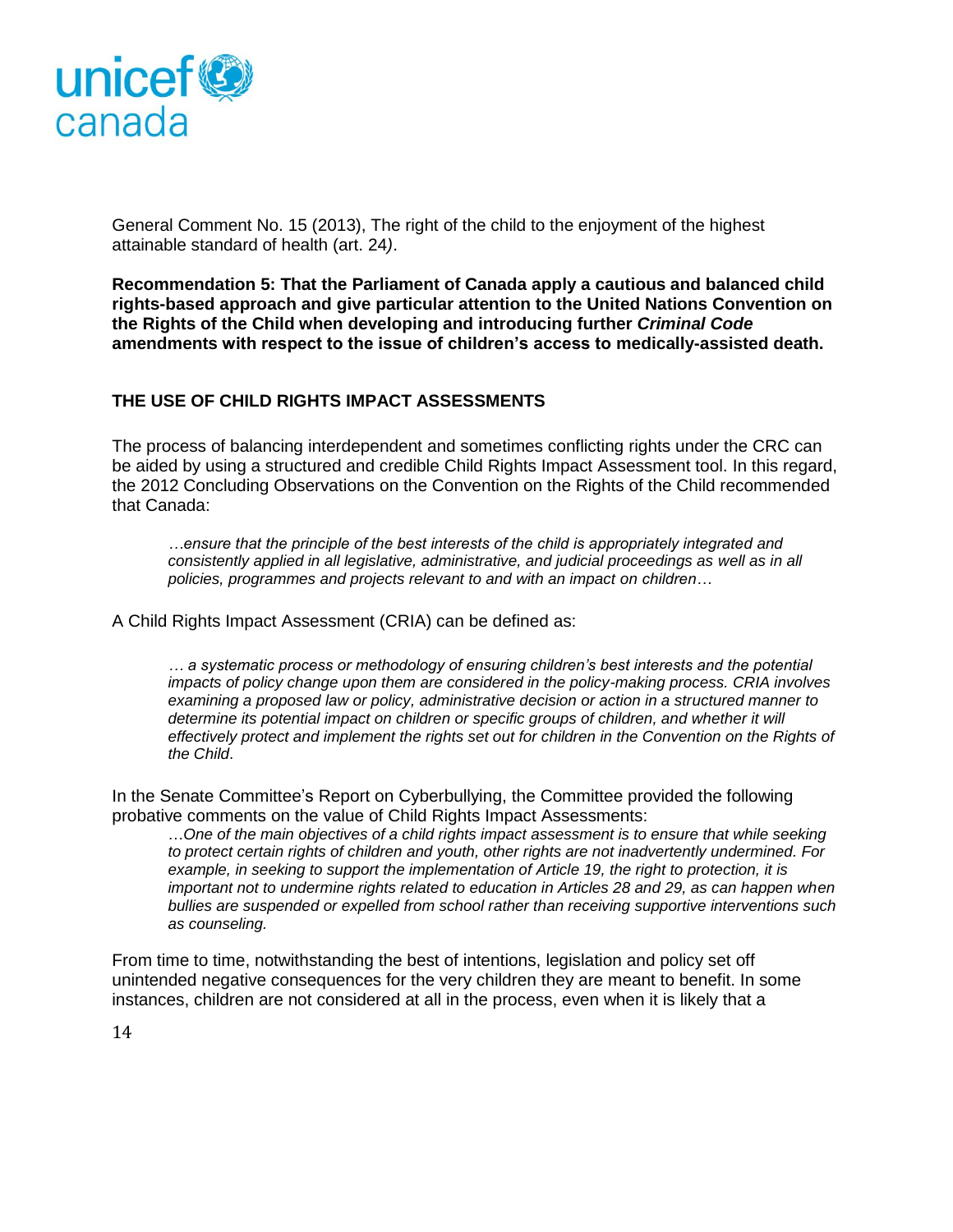

proposed course of action will have impacts upon them. A Child Rights Impact Assessment could be effectively used to avoid or mitigate adverse impacts and enhance the benefits of policy, particularly for vulnerable children.

**Recommendation 6: That the Parliament of Canada use a standardized Child Rights Impact Assessment framework, during the second stage of the legislative process proposed by the Special Joint Committee on Physician-Assisted Suicide, before introducing further** *Criminal Code* **amendments addressing safeguards and other 'due care' considerations applicable to competent 'mature minors', as well for purposes of evaluating the impacts upon the rights and well-being of children and youth as part of the required legislated review of these new** *Criminal Code* **amendments subsequent to their enactment.**

### **NEED FOR CONSIDERATION OF GLOBAL EXPERIENCE WITH PHYSICIAN-ASSISTED DEATH FOR CHILDREN**

Before completing the second iteration of the *Criminal Code* amendments enabling competent children to access medically-assisted death, it is important to consider the international perspective. In point of fact, there are very few examples of medically-assisted death being available to competent children globally. These are restricted to the Netherlands and Belgium.

In 2000, the Netherlands became the first country to allow children access to physician-assisted death. In that country, there is an age-based regime based on the presumption of evolving capacity. This means that children between 12 and 16 years of age must be able to express their views, interests and wishes in support of physician-assisted death, but still require parental consent, whereas children between 16 and 18 years of age can consent to their own physicianassisted death without parental consent, although their parents retain the right to participate in the discussions leading to a decision.

In 2015, the CRC Committee addressed the child's right to life, survival and development in its Concluding Observations to the Netherlands, expressing concern about insufficient transparency and oversight of the practice of euthanasia for children under 18 years of age, and advancing several recommendations:

#### *Right to life, survival and development*

*28. Although there have been only five cases of euthanasia on children so far and that all cases involved terminally-ill cancer patients with no prospects of treatment, the Committee remains concerned that euthanasia can be applied to patients under 18 years of age. The Committee is also concerned about the insufficient transparency and oversight of the practice.*

*29. The Committee recommends that the State party:* 

*(a) Ensure strong control of the practice of euthanasia towards underage patients;*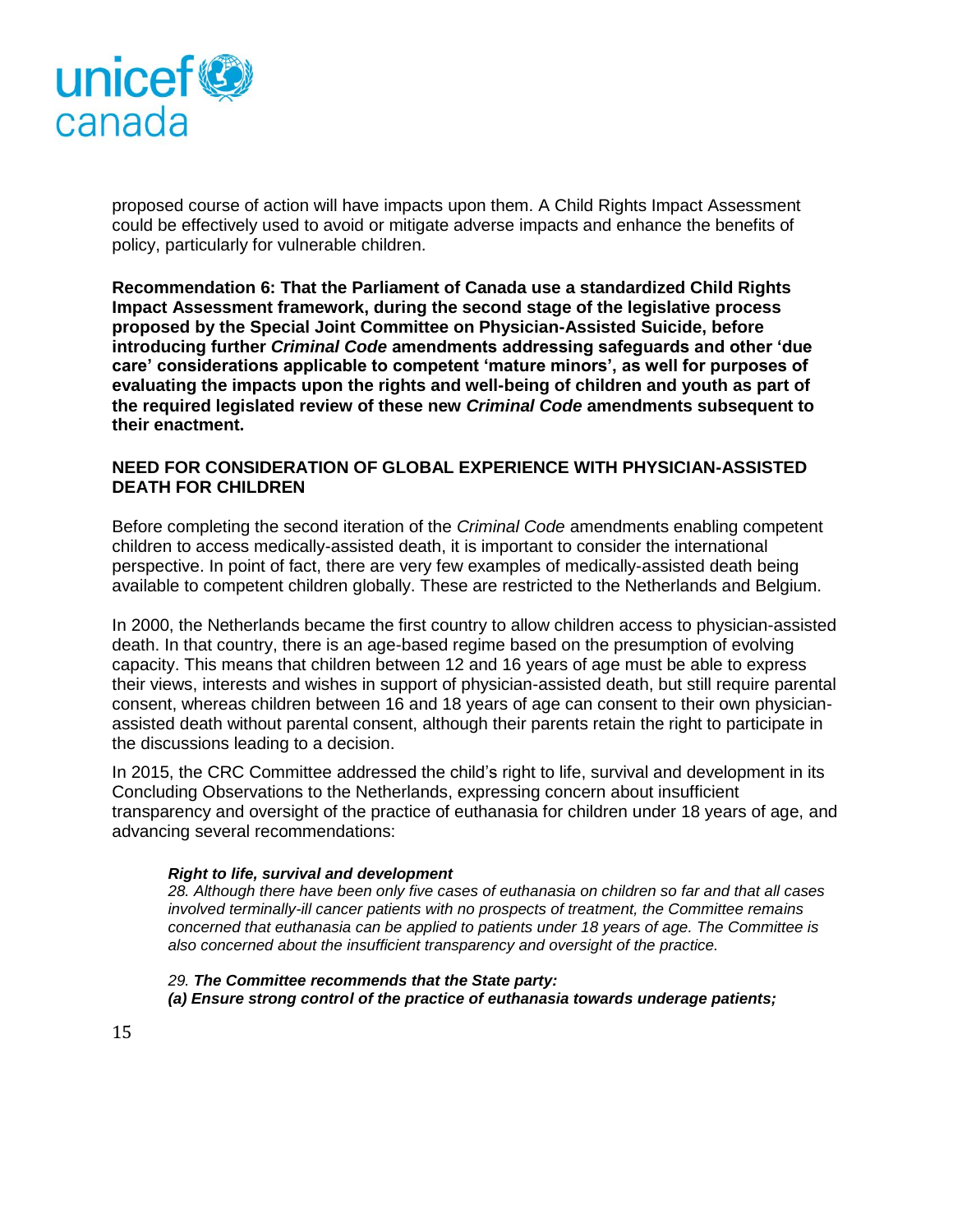

*(b) Ensure that the psychological status of the child and parents or guardians requesting termination of life are seriously taken into consideration when determining whether to grant the request;* 

*(c) Ensure that all cases of euthanasia towards underage patients are reported, and particularly included into annual reports of the regional assessment committees, and given the fullest possible overview; and* 

*(d) Consider the possibility of abolishing the use of euthanasia towards patients under 18 years of age.*

In 2002, Belgium became the second country in the world to legalize physician-assisted death after the Netherlands. With that enactment, only people in Belgium who were 18 or older and in a "hopeless medical condition" could request to die. Children aged 15 and over who were "legally emancipated" from their parents could also request to undergo physician-assisted death. However, in 2014, Belgium amended its legislation and became the first country in the world to remove any age restrictions on physician-assisted death.

Under these amendments, a child of any age can be helped to die, but only under strict conditions: he or she must be terminally ill, and deemed to "be in a hopeless medical situation of constant and unbearable suffering that cannot be eased and which will cause death in the short term." The child must be able to request physician-assisted death themselves and demonstrate they fully understand their choice. The request will then be assessed by teams of doctors, psychologists and other care-givers before a final decision is made with the approval of the child's parents. Unlike the case of the Netherlands, these new provisions have not yet been the subject of commentary by the CRC Committee and Belgium's next review is not planned until 2017/2018.

The Child Rights Information Network (CRIN) has reported that in the case of *ASBL "Jurivie" et al. v. Belgium*, three pro-life organizations brought a challenge in 2015 before the Constitutional Court of Belgium against the Belgian 2014 Act, arguing that legalized euthanasia for children is incompatible with the Belgian Constitution, the CRC and the European Convention on Human Rights. However, the Court dismissed the challenge to the legality of the 2014 amendment, holding that the law includes enough safeguards and guidelines to guarantee respect for children's rights. According to the Court, allowing children to end their lives with the help of doctors, as long as the safeguards have been respected, is not incompatible with the Belgian Constitution, the CRC and the European Convention on Human Rights. CRIN then went on to state its own view that "this decision is consistent with the CRC. Where it is regarded as a measure of last resort and appropriate safeguards are in place to ensure that the child has a full understanding of its implications, euthanasia is not a human rights violation. On the contrary, it recognizes children's agency and enhances their right to self-determination."

### **Recommendation 7: That the Parliament of Canada consider the experience of those countries that have legalized medically-assisted death for children, before developing**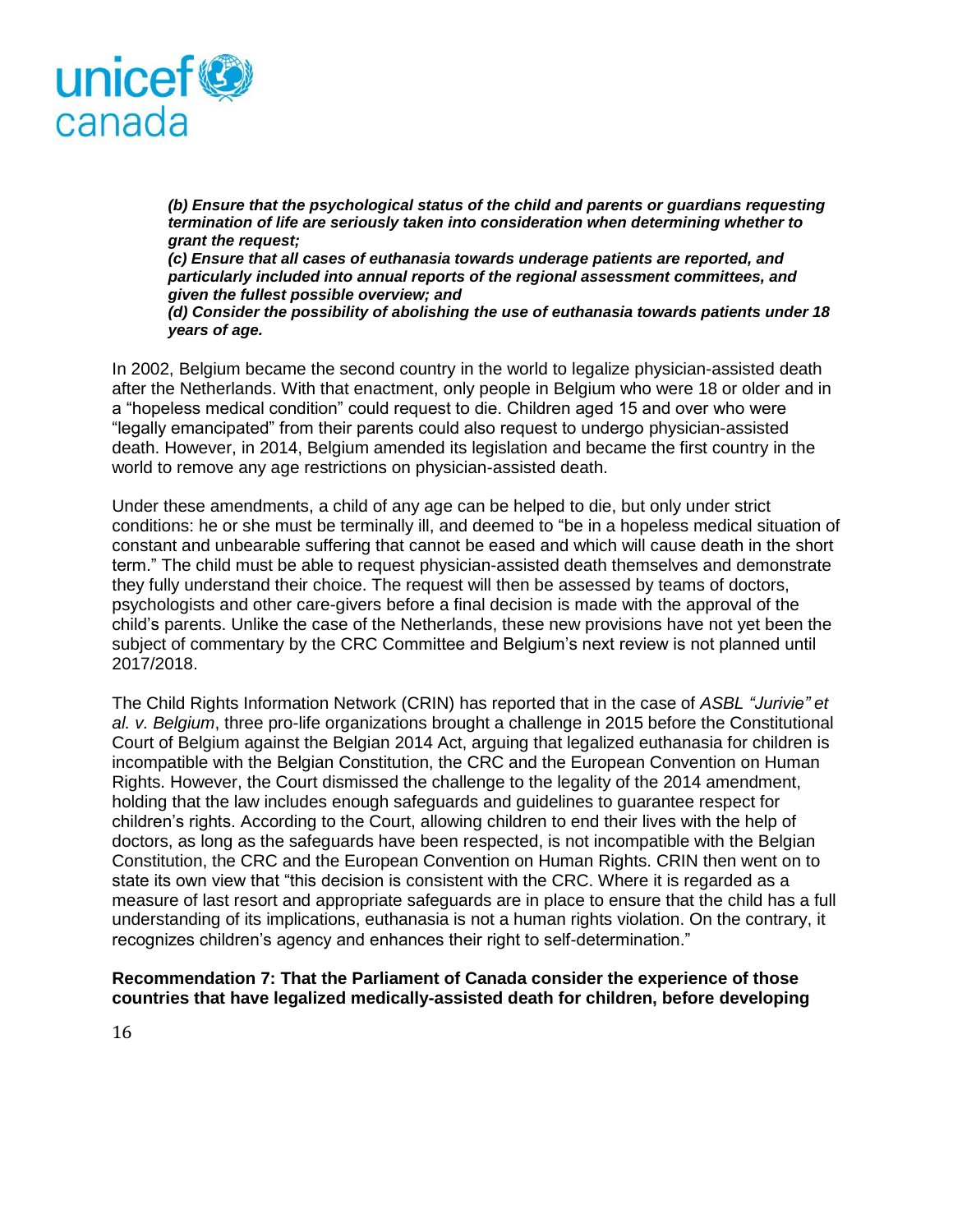

**and introducing further** *Criminal Code* **amendments as part of the second-stage legislative process to legalize such practices for Canadian children who qualify as competent 'mature minors'.**

### **REVIEW OF NEW** *CRIMINAL CODE* **AMENDMENTS AFTER FIVE YEARS**

Section 10 of Bill C-14 sets out the procedure for the review of these new *Criminal Code* amendments in the following terms:

#### *Review by committee*

*10(1) At the start of the fifth year after the day on which this Act receives royal assent, the*  provisions enacted by this Act are to be referred to the committee of the Senate, of the House of *Commons or of both Houses of Parliament that may be designated or established for the purpose of reviewing the provisions.* 

#### *Report*

*(2) The committee to which the provisions are referred is to review them and submit a report to the House or Houses of Parliament of which it is a committee, including a statement setting out any changes to the provisions that the committee recommends.*

In our view, the creation of a committee in five years time to commence a review of the provisions of the Act and propose any changes is an excessive period of time and should be abridged to a three year period for both the completion of the review and the preparation of a report. It is also a concern that there is no commitment for a date for reporting back in the current version of Bill C-14.

As mentioned elsewhere in this written submission, the period established for a legislative review would provide a perfect opportunity to use a Child Rights Impact Assessment framework.

**Recommendation 8: That section 10 of Bill C-14 be amended to provide that a legislative review of the enacted provisions be completed by a designated parliamentary committee and a report provided by that committee to Parliament within three years of proclamation, with the immediate creation of a parliamentary review committee upon proclamation of such enacted provisions.**

#### **CONCLUSION**

In summary, UNICEF Canada recognizes the complexity of achieving the correct balance between the preservation of individual autonomy and the protection of the life and health of vulnerable persons when developing legislation to support medical assistance in dying for the first time in Canada. This is reflected in the multitude and variety of principles set out in the Preamble to Bill C-14.

17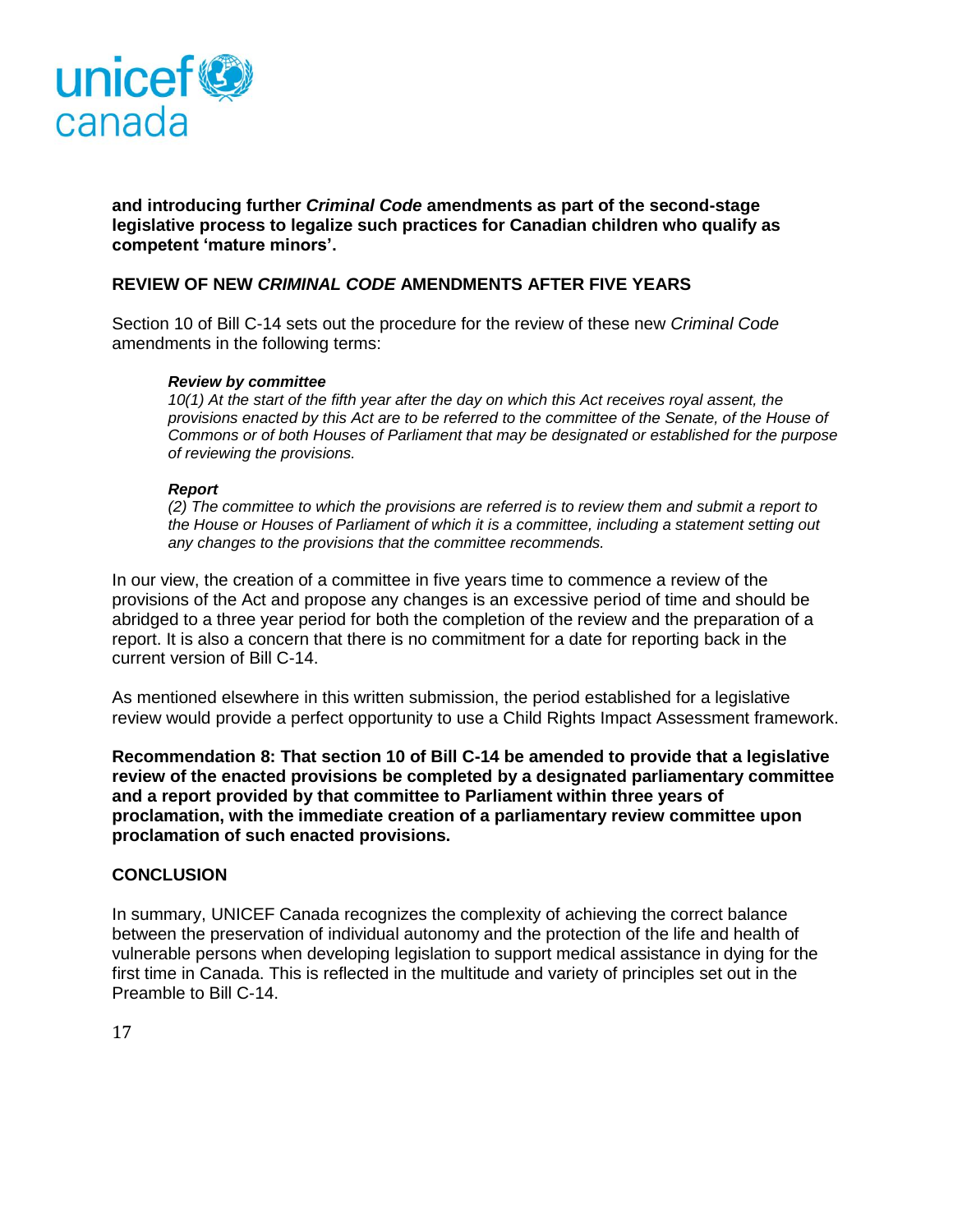

We have carefully reviewed the text of Bill C-14 and have proposed a number of amendments to Bill C-14, which we trust will be helpful in this Committee's deliberations.

Respectfully submitted on behalf of UNICEF Canada by:

"MMB"

Marvin M. Bernstein, B.A., J.D., LL.M. Chief Policy Advisor UNICEF Canada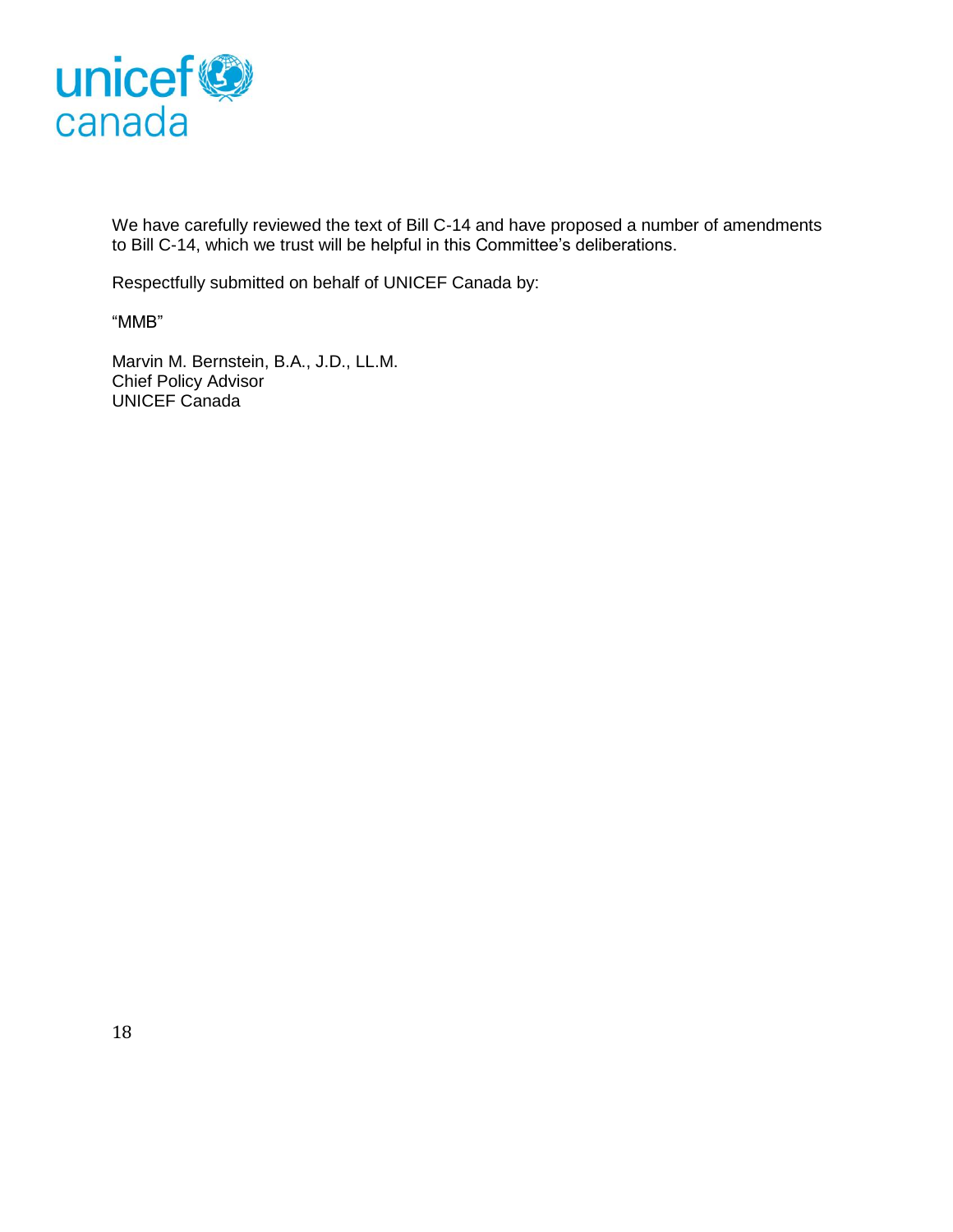

# **APPENDIX 'A' – LIST OF RECOMMENDATIONS**

**Recommendation 1: That the new** *Criminal Code* **amendments be aligned with the Supreme Court of Canada decision of** *Carter v. Canada (Attorney General)***, which should be interpreted as having set out the minimum or floor (and not an exhaustive list) for eligibility criteria for medical assistance in dying.** 

**Recommendation 2: That the proposed subsection 241.2(1)(b) of the** *Criminal Code* **be amended to provide that medical assistance in dying be extended to competent 'mature minors' as part of a two-stage legislative process, with the first stage applying immediately to competent adult persons 18 years or older, to be followed by a second stage applying to competent 'mature minors', which would come into force at a date no later than three years after the first stage has been proclaimed in force.**

**Recommendation 3: That the Parliament of Canada immediately commit to facilitating a study of the human rights, medical and legal issues surrounding the concept of 'mature minor' and appropriate competence standards that could be properly considered and applied to those under the age of 18, and that this study include broad-based consultations with children and youth, families, Indigenous peoples, health specialists, statutory provincial and territorial child and youth advocates, children's counsel, medical practitioners, academics, researchers, and ethicists before the coming into force of the second stage.**

**Recommendation 4: That the Parliament of Canada amend Bill C-14 to include a constitutional exemption to allow access to medical assistance in dying for those competent 'mature minors', who are subject to a waiting period of up to one year as part of the second stage of the legislative process, before their rights to access medically assisted death are proclaimed in force.**

**Recommendation 5: That the Parliament of Canada apply a cautious and balanced child rights-based approach and give particular attention to the United Nations Convention on the Rights of the Child when developing and introducing further** *Criminal Code* **amendments with respect to the issue of children's access to medically-assisted death.**

**Recommendation 6: That the Parliament of Canada use a standardized Child Rights Impact Assessment framework, during the second stage of the legislative process proposed by the Special Joint Committee on Physician-Assisted Suicide, before introducing further** *Criminal Code* **amendments addressing safeguards and other 'due care' considerations applicable to competent 'mature minors', as well for purposes of evaluating the impacts upon the rights and well-being of children and youth as part of**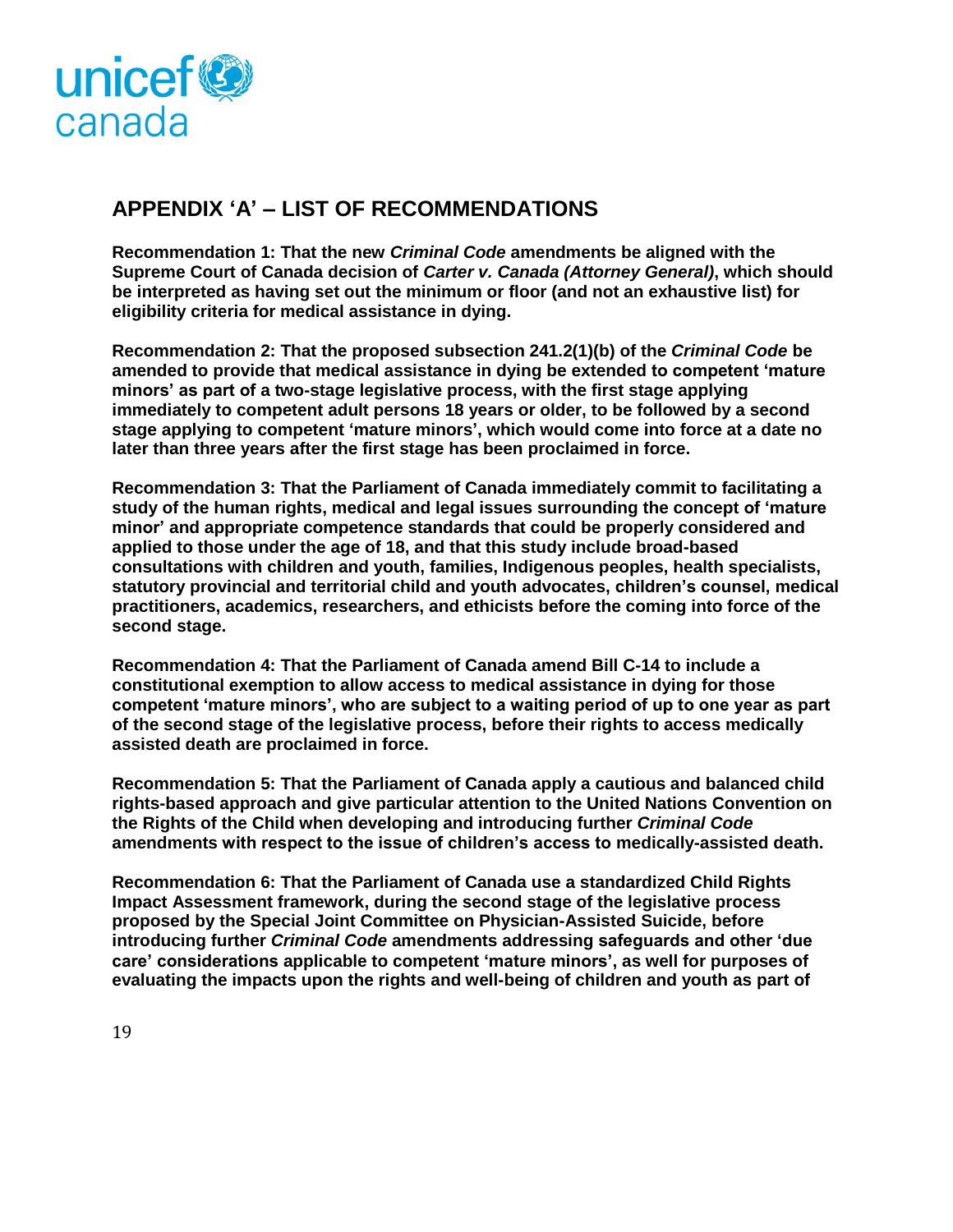

**the required legislated review of these new** *Criminal Code* **amendments subsequent to their enactment.**

**Recommendation 7: That the Parliament of Canada consider the experience of those countries that have legalized medically-assisted death for children, before developing and introducing further** *Criminal Code* **amendments as part of the second-stage legislative process to legalize such practices for Canadian children who qualify as competent 'mature minors'.**

**Recommendation 8: That section 10 of Bill C-14 be amended to provide that a legislative review of the enacted provisions be completed by a designated parliamentary committee and a report provided by that committee to Parliament within three years of proclamation, with the immediate creation of a parliamentary review committee upon proclamation of such enacted provisions.**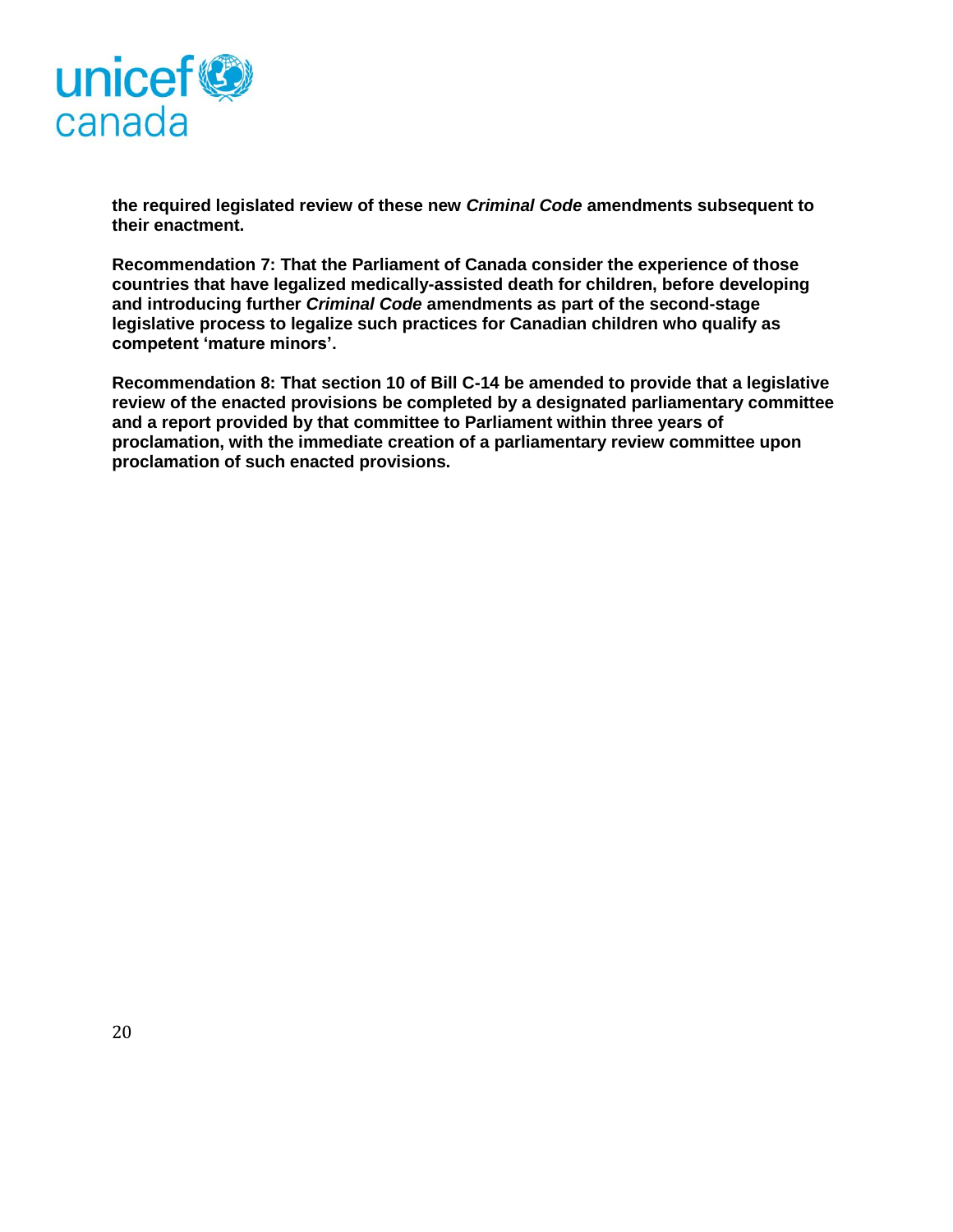

# **APPENDIX 'B' – REFERENCES AND SELECTED BIBLIOGRAPHY**

## **Legislation**

Canada, *Criminal Code*, R.S.C. 1985, c. C-46, available at [http://laws](http://laws-lois.justice.gc.ca/eng/acts/c-46/fulltext.html)[lois.justice.gc.ca/eng/acts/c-46/fulltext.html](http://laws-lois.justice.gc.ca/eng/acts/c-46/fulltext.html)

The *Canadian Charter of Rights and Freedoms*, The *Constitution Act, 1982*, Schedule B to the *Canada Act, 1982* (UK), 1982, c. 11, available at [http://laws-lois.justice.gc.ca/eng/const/page-](http://laws-lois.justice.gc.ca/eng/const/page-15.html)[15.html](http://laws-lois.justice.gc.ca/eng/const/page-15.html)

# **United Nations Human Rights Instruments (Children)**

United Nations Convention on the Rights of the Child, A/RES/44/25, United Nations, New York, November 20, 1989 (ratified by Canada on December 13, 1991), available at <http://www.ohchr.org/EN/ProfessionalInterest/Pages/CRC.aspx>

United Nations Committee on the Rights of the Child, *Concluding observations on the combined third and fourth periodic report of Canada*, adopted by the Committee on December 6, 2012, Doc. CRC/C/CAN/CO/3-4, available at [http://www.unicef.ca/sites/default/files/imce\\_uploads/TAKE%20ACTION/ADVOCATE/DOCS/un](http://www.unicef.ca/sites/default/files/imce_uploads/TAKE%20ACTION/ADVOCATE/DOCS/uncrc_concluding_observations_for_canada_december_2012.pdf) [crc\\_concluding\\_observations\\_for\\_canada\\_december\\_2012.pdf](http://www.unicef.ca/sites/default/files/imce_uploads/TAKE%20ACTION/ADVOCATE/DOCS/uncrc_concluding_observations_for_canada_december_2012.pdf)

United Nations Committee on the Rights of the Child, *Concluding observations on the fourth periodic report of the Netherlands*, adopted by the Committee on June 8, 2015, Doc. CRC/C/NDL/CO)/4, available at [http://tbinternet.ohchr.org/Treaties/CRC/Shared%20Documents/NLD/INT\\_CRC\\_COC\\_NLD\\_208](http://tbinternet.ohchr.org/Treaties/CRC/Shared%20Documents/NLD/INT_CRC_COC_NLD_20805_E.pdf) [05\\_E.pdf](http://tbinternet.ohchr.org/Treaties/CRC/Shared%20Documents/NLD/INT_CRC_COC_NLD_20805_E.pdf)

United Nations Committee on the Rights of the Child General Comments – General Comment No. 4 (2003), Adolescent health and development in the context of the Convention on the Rights of the Child; General Comment No. 9 (2006), The rights of children with disabilities; General Comment No. 11 (2009), Indigenous children and their rights under the Convention; General Comment No. 12 (2009), The right of the child to be heard; General Comment No. 14 (2013), The right of the child to have his or her best interests taken as a primary consideration (art. 3, para. 1); General Comment No. 15 (2013), The right of the child to the enjoyment of the highest attainable standard of health (art. 24), all available at

[http://tbinternet.ohchr.org/\\_layouts/treatybodyexternal/TBSearch.aspx?Lang=en&TreatyID=5&D](http://tbinternet.ohchr.org/_layouts/treatybodyexternal/TBSearch.aspx?Lang=en&TreatyID=5&DocTypeID=11) [ocTypeID=11](http://tbinternet.ohchr.org/_layouts/treatybodyexternal/TBSearch.aspx?Lang=en&TreatyID=5&DocTypeID=11)

**Jurisprudence**

21